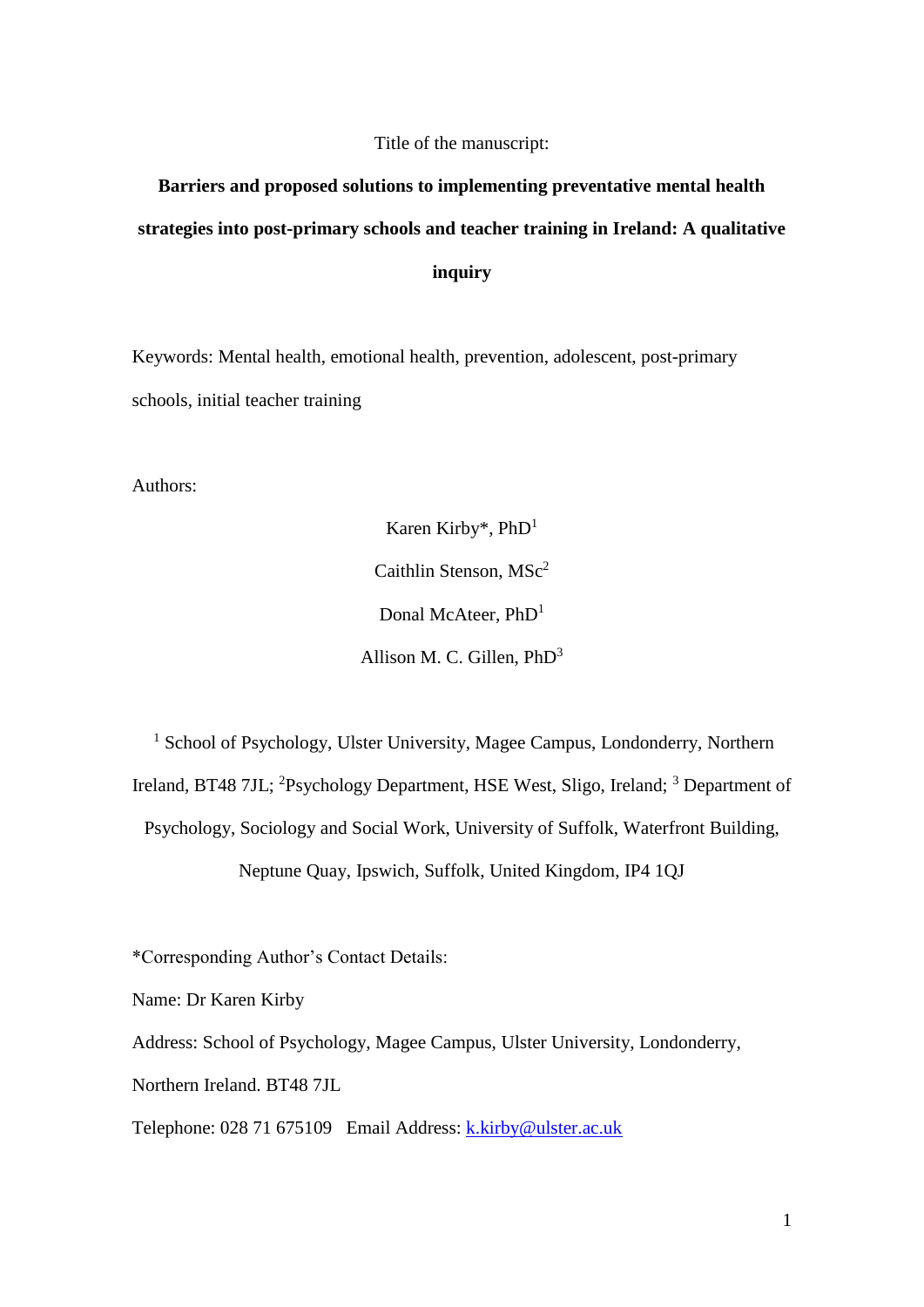## **Abstract**

The current study aimed to explore the attitudes of principals, teacher training lecturers and teachers towards introducing preventative mental health strategies. Following a triangulated method, semi-structured interviews were undertaken with four principals, four teacher training lecturers, and a focus group was conducted with four teachers. Data were analysed following Interpretative Phenomenological Analysis. The three core themes derived from this study were: (1) cause and maintenance of mental health issues in adolescence; (2) barriers to implementing preventative mental health strategies; and (3) issues with teacher training and proposed solution. Participants favoured incorporating mental health training within teacher training, however highlighted that they were not mental health practitioners. The development and maintenance of mental health issues in adolescence is multi-factorial. Consequently, addressing this requires a wider systemic approach to include society, community, family and school.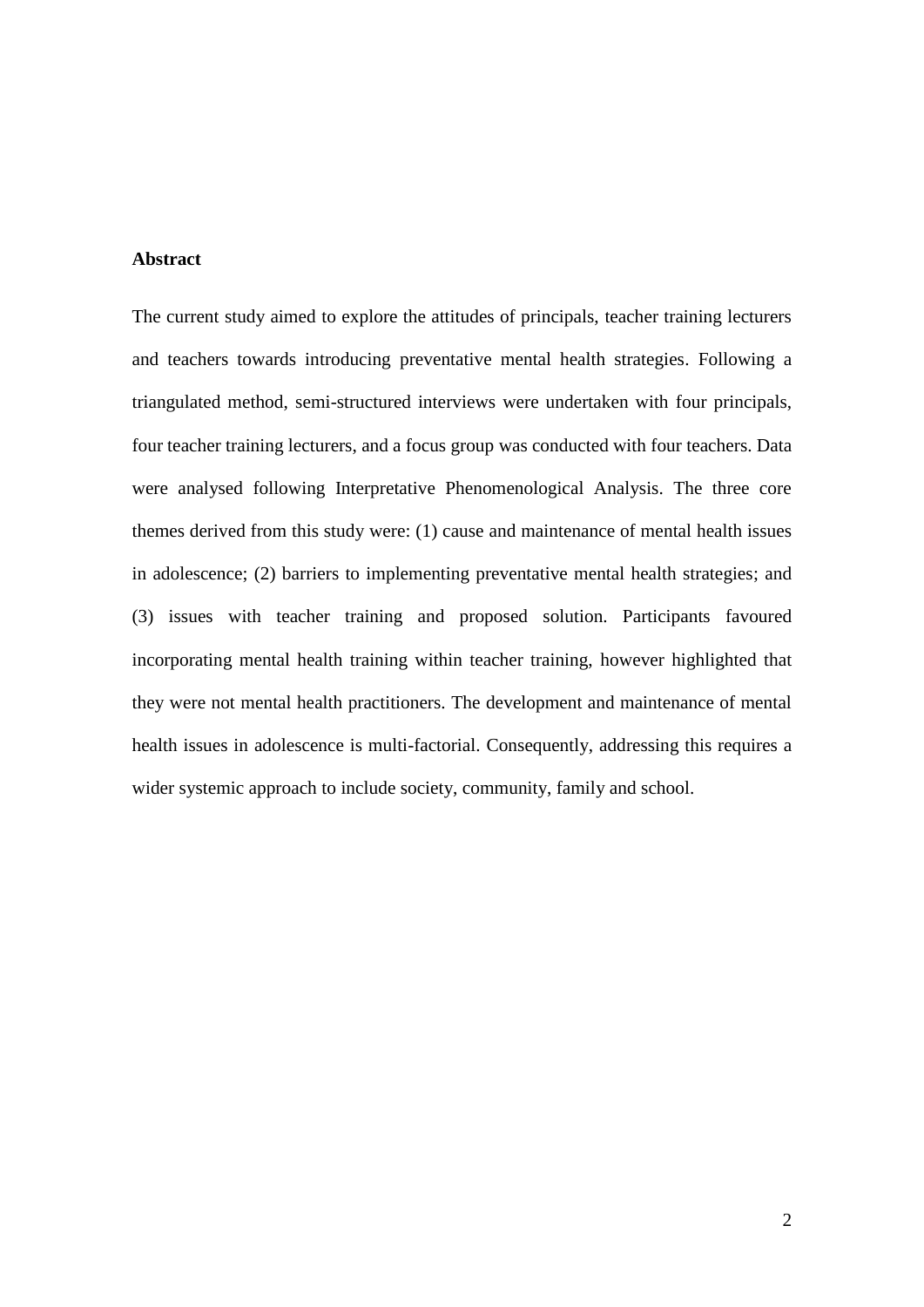### **Introduction**

### *Prevalence of Mental Health Issues in Adolescence*

Young people are most vulnerable and at risk of developing an enduring mental or substance abuse disorder when aged between 11 to 25 years (Kessler et al., 2005). UNICEF (2017) found that 22.6% of Irish adolescents aged between 11 and 15 years reported experiencing two or more psychological symptoms more than once a week. Children aged younger than 13 years have been reported to have a 33% chance of experiencing a mental disorder (Cannon, Coughlan, Clarke, Harley & Kelleher, 2013). Thus, adolescence is a crucial time for uncovering these disorders and beginning early interventions; especially as Ireland has the fourth highest adolescent (15-19 years) suicide rate in the European Union region (UNICEF, 2017).

### *Emotional Health Informing Preventative Mental Health Strategies*

Childhood emotional health has been suggested as the most powerful predictor of lifesatisfaction in adulthood (Layard, Clark, Cornaglia, Powdthavee & Vernoit, 2014). A recent meta-analysis revealed that schools in which social and emotional learning programmes were conducted, led to a significant improvement in social and emotional skills, attitudes, behaviour, and academic performance for pupils (Durlak, Weissberg, Dymnicki, Taylor & Schellinger, 2011). Despite these programmes aimed to prevent and promote adolescent mental health, such mental health programmes have not been standardised across Ireland or Northern Ireland.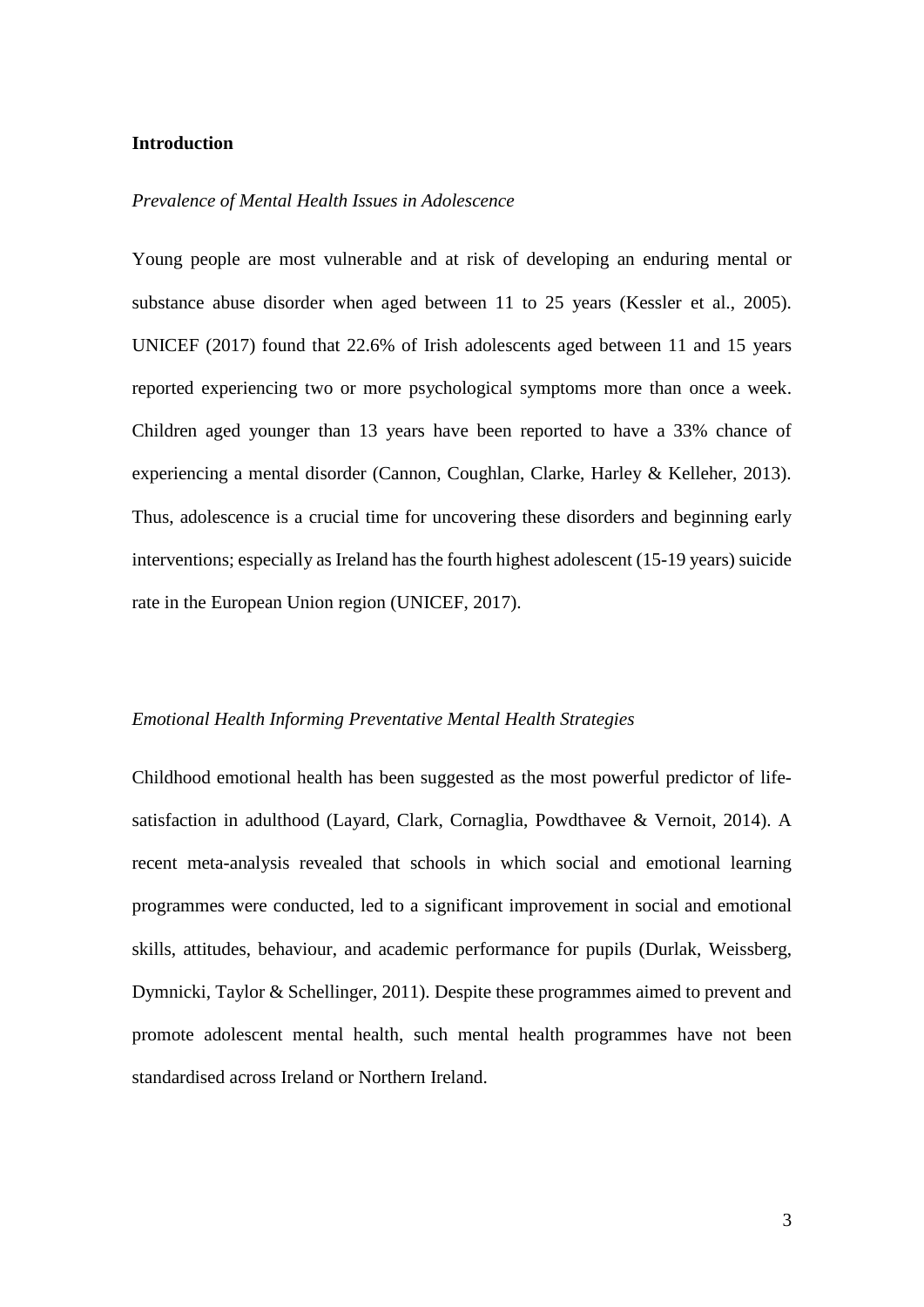### *Mental Health in Schools*

Kutcher, Venn and Szumilas (2009) assert that schools must play an important role in prevention, early identification, and intervention of mental health issues. The ability to reach a large number of adolescents simultaneously is cost effective, and allows the integration of mental health discussions with other health topics. However, many teachers in the United Kingdom (UK) post-primary schools report feeling inadequately prepared to manage their students' mental health requirements (Rothi, Leavey & Best, 2008). Fraser (2010) emphasises that teachers are very competent in recognising learning or behavioural problems but struggle to identify students who internalise symptoms of anxiety, depression or other mental health issues. Additionally, Froese-Germain and Riel (2012) found that 68% of teachers disclosed that they had never received any professional training to aid them in identifying or coping with a student who has mental health issues. Limited time and lack of resources were also cited by teachers as a major concern (Trudgen & Lawn 2011). Despite this, 97% of teachers expressed that it was imperative to have these tools to help them recognise and understand their student's problems. Wei and Kutcher (2014) demonstrated that by facilitating interventions for teachers, they can become a powerful tool in the identification of mental health issues in their students and help link students to services.

Similarly, Rowling, Whitman and Biewener (2009) reported over 80% of principals agreed that emotional health, mental health and wellbeing are important for students' academic success. The principals also indicated that they wanted their teachers to undergo more training in the areas of teaching emotional and social learning skills, and effective prevention strategies. Schools are responsible for most referrals of adolescents to mental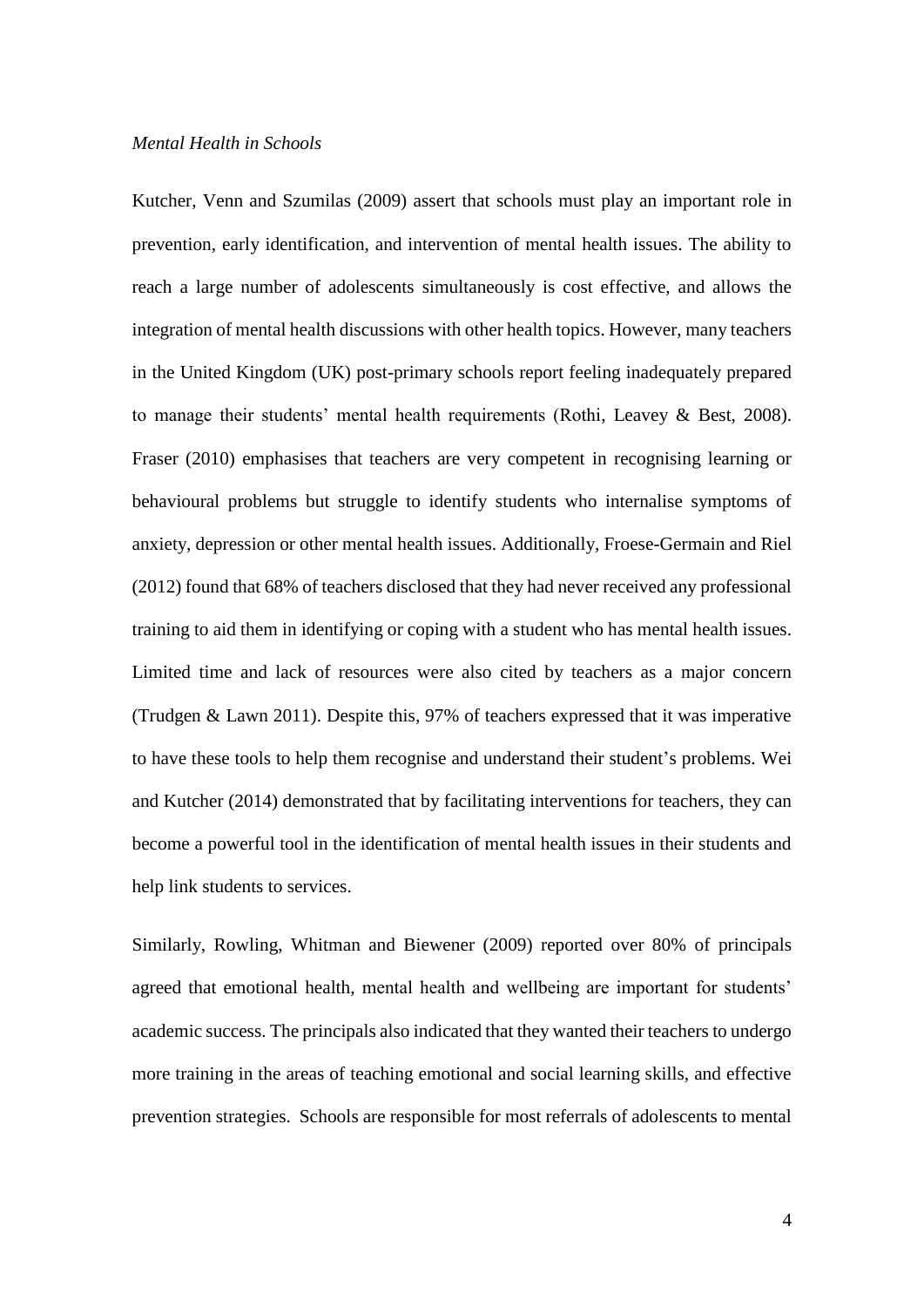health services (Rowling et al., 2009). Therefore, the teachers' role in adolescent mental health promotion and intervention must be emphasised.

### *Mental Health Provision in Irish/Northern Irish Schools*

Social and personal health education (SPHE) is taught in Ireland to every adolescent up to the Junior Certificate, in order to raise adolescent understanding and awareness of general wellbeing and positive mental health, build resilience, and to equip adolescents with adequate coping skills. A review by the Department of Education and Skills (2013) reported SPHE was effective at teaching adolescents how to recognise and understand general health issues but less effective (up to 47%) at teaching life skills such as coping strategies. Emotional health was the worst rated section overall, as only 53% of students strongly agreed that SPHE helped them to understand their feelings and emotions, therefore scrutinising the practical effectiveness of SPHE.

Schools are experiencing negative consequence from the economic downturn. Special needs assistants, guidance counsellors and resource hours have been drastically reduced (Cradden, 2014), leading to a 59% decrease of counselling available in schools, whilst 168 guidance counsellor roles were withdrawn (McLaughlin, 2015). However, up to 66% of withdrawn posts from 2012 will be restored in September 2017 (Department of Education and Skills, 2017), suggesting the necessity of these resources for adolescents. Recently, a mental health awareness initiative programme entitled: *"Student mental health: Whose business is it anyway?"* was introduced to post-primary schools in Ireland, aiming to encourage teachers to be mental health promoters, but was reticent on their role and boundaries. Additionally, a wellbeing programme will be introduced in September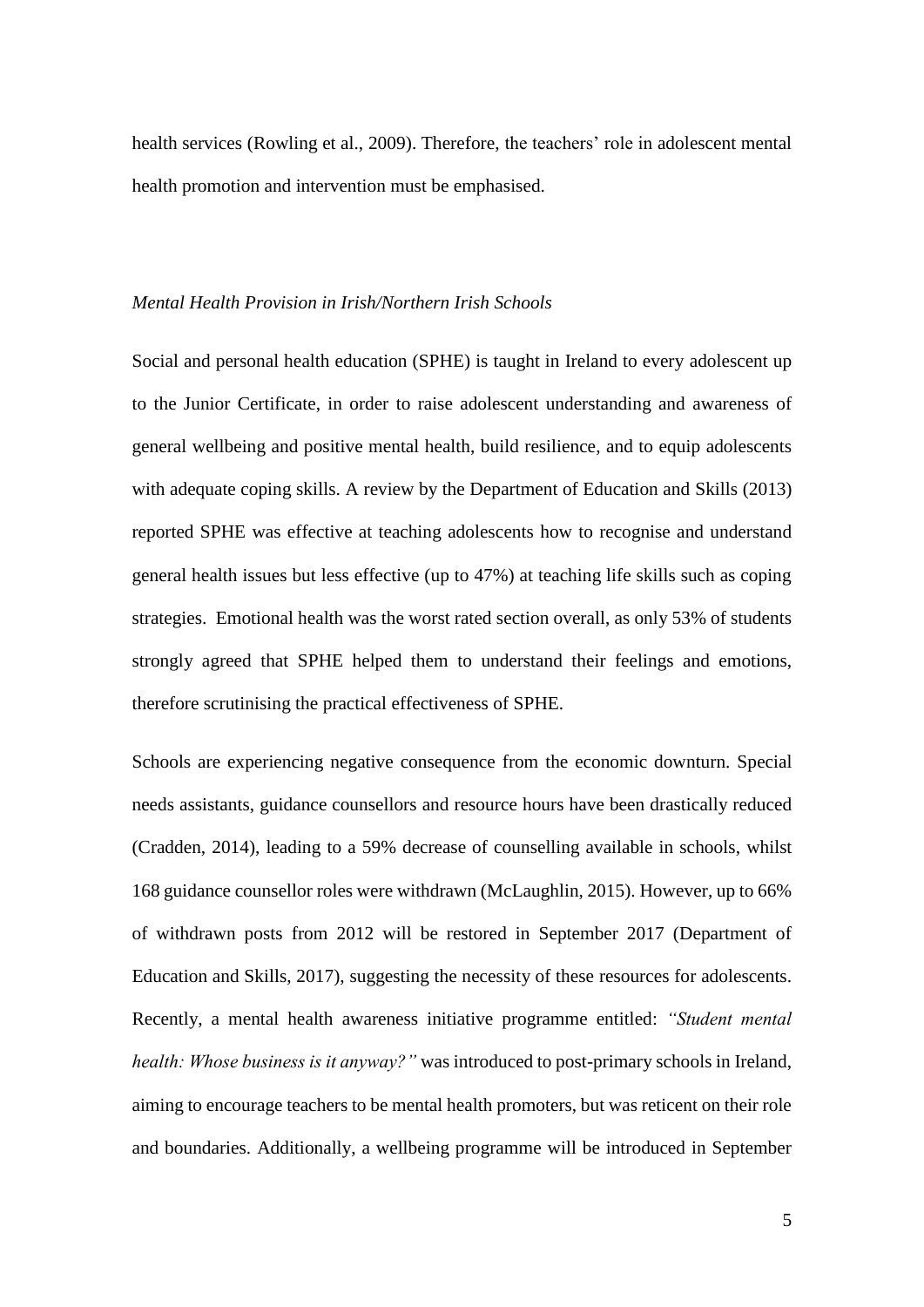2017 for junior cycle post-primary students (National Council for Curriculum and Assessment, 2017). This includes 300 hours of timetabled engagement over a three year period. It is envisaged this will be delivered primarily through the core subjects of civil, social and political education, physical education, SPHE and guidance. Each individual school will design and implement their own wellbeing programme tailored to their needs, where all staff share the responsibility for supporting students' wellbeing. However, this has not been introduced as a module in teacher training.

To ensure teachers are equipped to detect and intervene when a student is experiencing an emotional or mental health issue, it has been strongly recommended that mental health training is incorporated into the Postgraduate Certificate in Education curriculum (Bostock, Kitt & Kitt, 2011), particularly as mental health promotion has a beneficial impact on children (Department for Education and Skills, 2001). However, it is imperative that any programmes implemented in schools include a definite structure, clear and concise guidance (removing the risk of differing interpretations) and that staff have adequate resources and training. Without this, new initiatives may have disappointing results and result in mistrust by school staff, adolescents and their families (Humphrey, Lendrum &Wigelsworth, 2010).

## *Objectives of the Current Study*

The current study aimed to examine the attitudes of post-primary school teachers, principals and teacher training lecturers (TTLs) towards the inclusion of emotional and mental health awareness as part of their training. Hence, the research questions were to determine whether educators believe teachers have the capacity to take on the role as a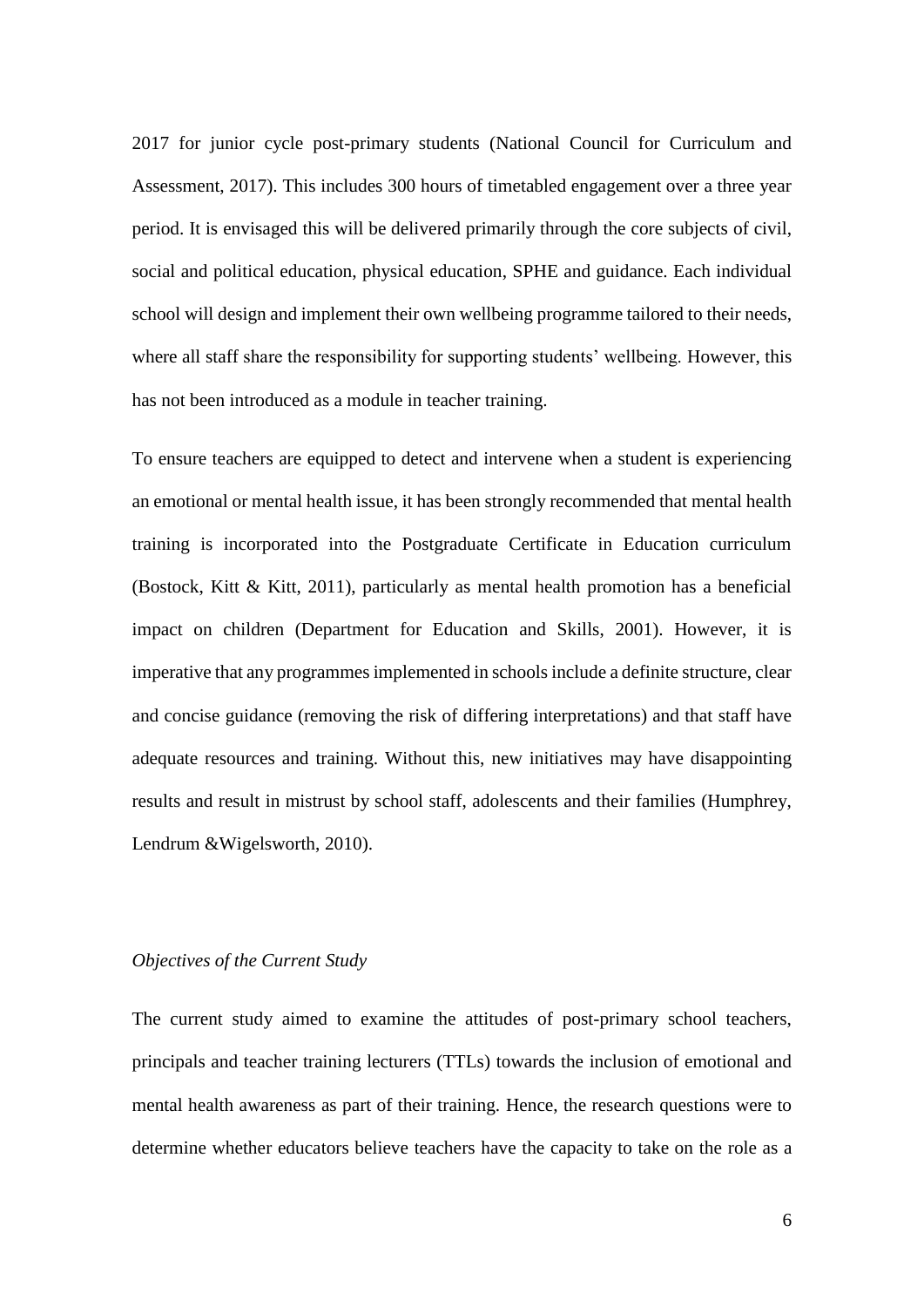mental health promoter in terms of ability to recognise mental health issues in their students and time available. Furthermore, the current study investigated who should be responsible for intervening in relation to emotional and mental health, and what educators deemed the ideal approach to be in schools. Consequently, a qualitative methodology was employed in order to elicit the educator's personal experiences, thoughts and beliefs and to expand current knowledge in the field.

### **Method**

### *Design and Participant Sample*

One focus group and eight semi-structured interviews were conducted in the current study. A focus group was conducted with teachers (n=4; all female). Four semi-structured interviews were conducted with TTLs (female=3) and four semi-structured interviews were conducted with principals of post-primary schools (female=2). All participants were currently employed and represented ten educational institutions.

## *Interview Schedule*

Specific topics which emerged from the literature were developed into questions. These included the areas of knowledge of mental health, understanding of student wellbeing, willingness to engage with students with emotional or mental health issues and beliefs regarding their responsibility to intervene. Three interview schedules were composed to allow for educator role disparities, as all questions were similar but varied based on the role the participant held.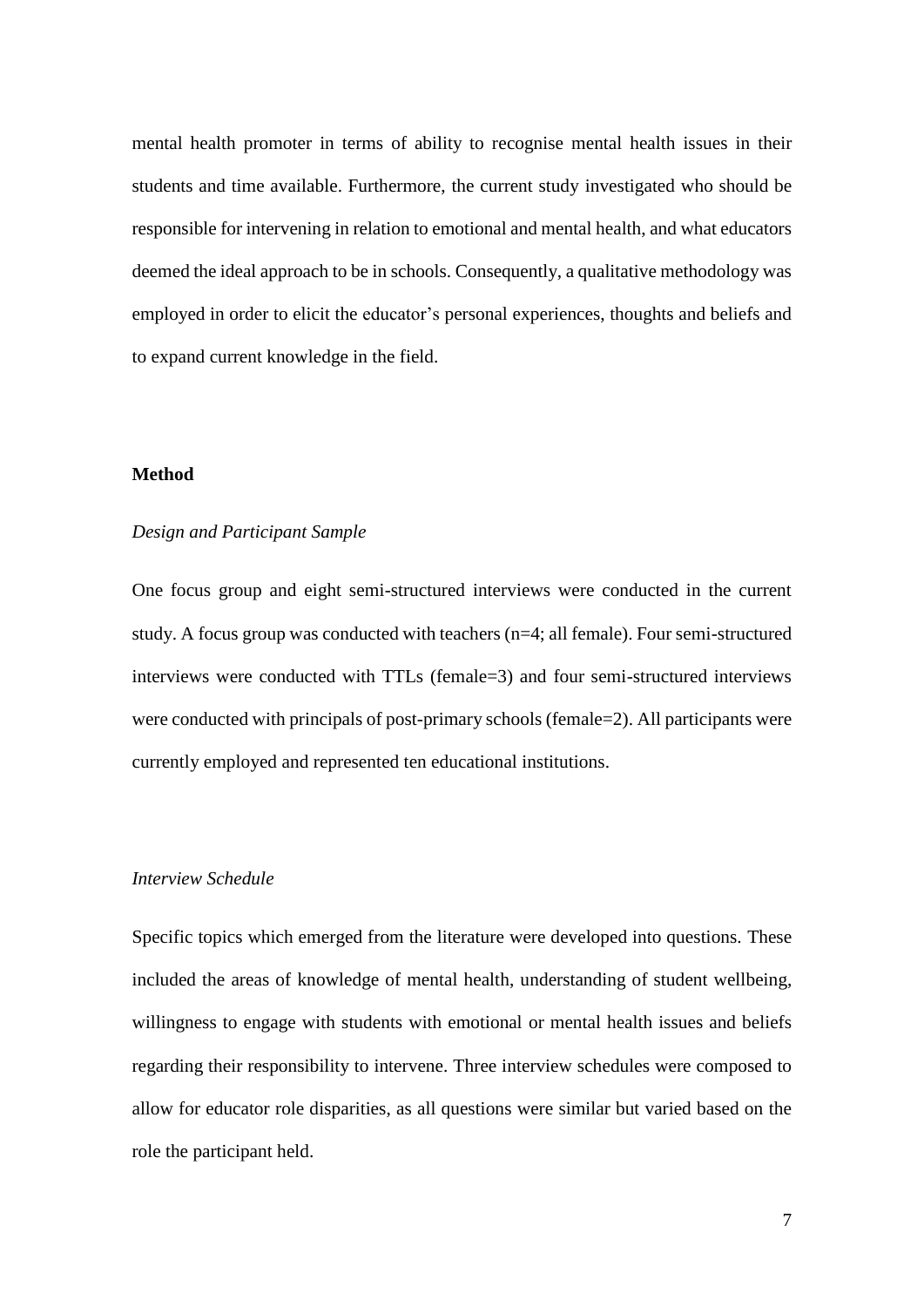## *Procedure*

Every post-primary school in six counties in the West of Ireland and all third level institutions in Ireland who offer the Degree in Education or the Professional Masters of Education were invited by letter to participate. Consequently, twelve volunteers were sent an information letter which explained the rationale for the study.

A mutually convenient meeting was arranged to conduct the semi-structured interviews outside of work hours. The semi-structured interviews were conducted on the campus of the education facility the interviewee worked in. The interviews ranged from 20 to 40 minutes with the average interview lasting 30 minutes.

All post-primary teachers who responded to the letter of invitation were provided a list of five possibilities for time and date of the focus group. The most popular option was chosen. Participants were notified of this by email and their attendance confirmed. The focus group was held in local hotel conference room during the summer holiday period. The teacher's focus group (TFG) was conducted in 39 minutes.

Written informed consent was obtained from all participants and a debrief sheet was provided at the close of the semi-structured interview or focus group. The semi-structured interviews and focus group data were recorded on a digital device. All data were collected from February until June 2015. Ethical approval was granted from Ulster University Research Ethics Committee (REC/12/0322).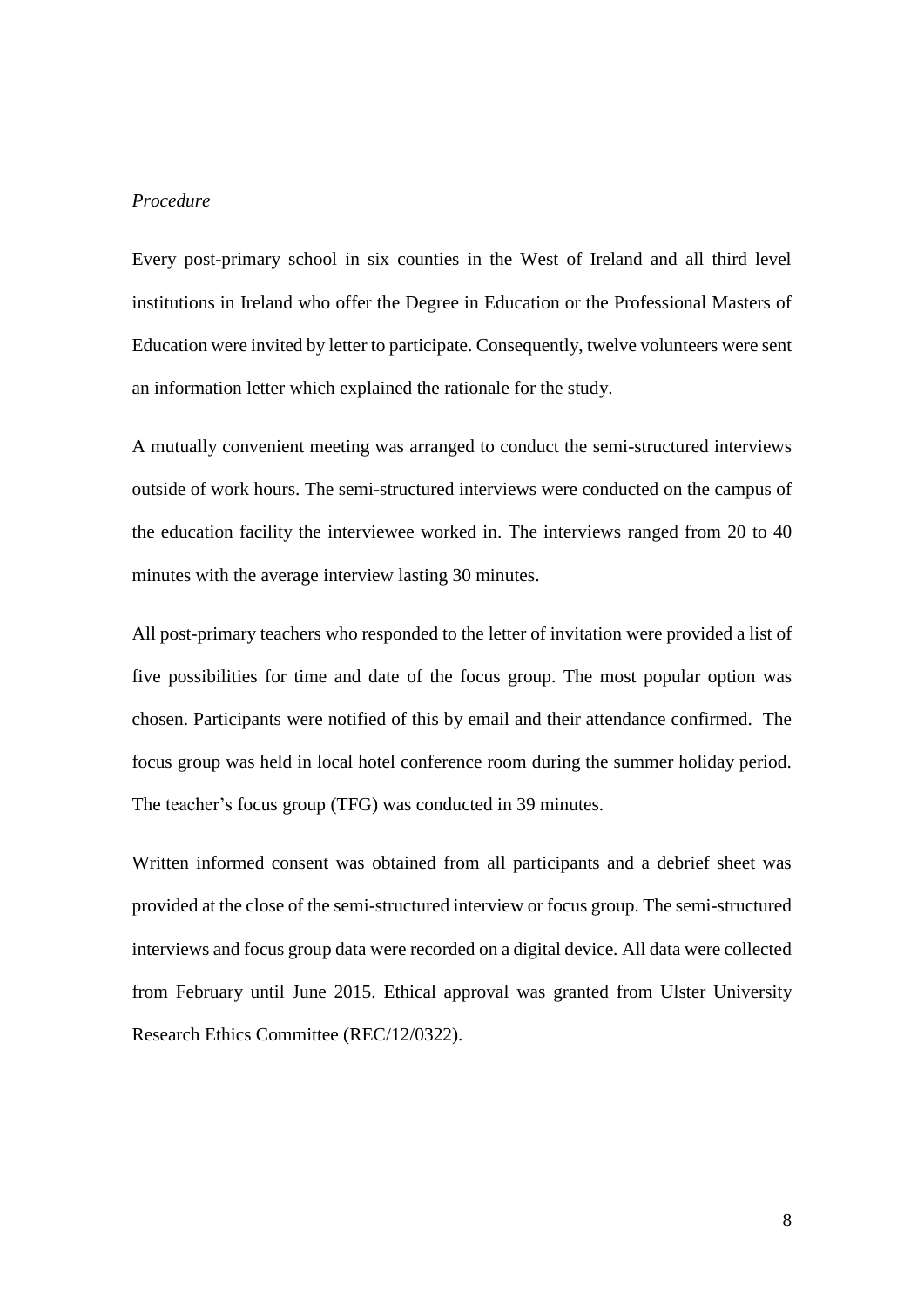### *Data Analysis*

All semi-structured interviews were assigned a pseudonym and were transcribed following Interpretative Phenomenological Analysis guidelines, examining the individuals lived experiences and how they made sense of these (Smith & Osborn, 2003). This procedure progressed through several stages involving note taking, repeated reading of transcripts, deriving emergent themes, connecting themes and checking the themes against the transcripts. The superordinate themes were supported in all transcripts, there was a pattern across cases and the themes were ordered by importance. The use of the triangulated method increased the validity of the findings through cross-verification across the educators.

### **Findings with Discussion**

Three superordinate themes emerged from the data: (1) perceived cause and maintenance of mental health issues in adolescence; (2) barriers to implementing preventative mental health strategies in schools; and (3) issues with ITT and proposed solution, each with subsequent subordinate themes as illustrated in Figure 1, below.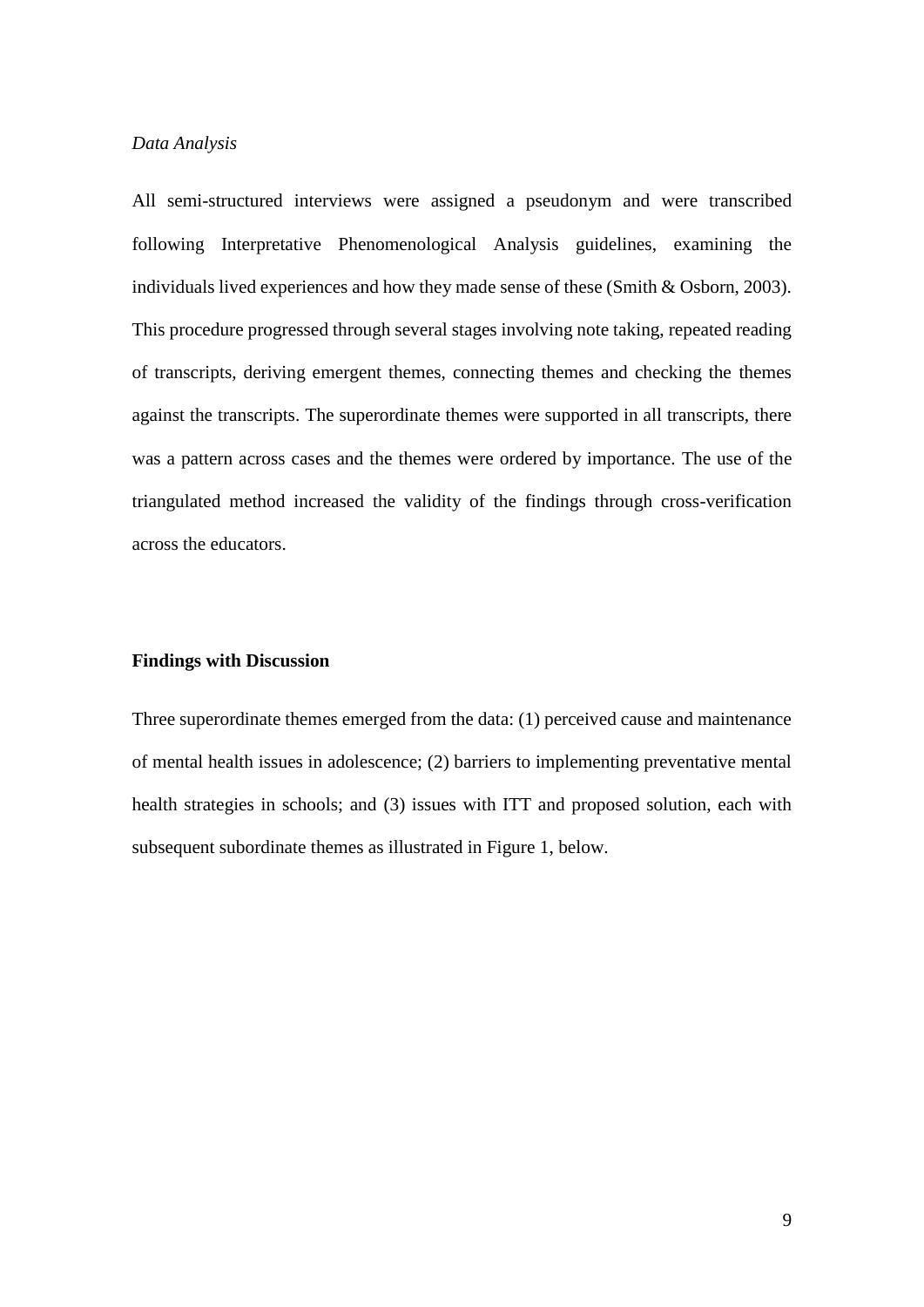

Figure 1: The superordinate themes and subsequent subordinate themes which emerged from the data.

**Superordinate Theme 1: Perceived Cause and Maintenance of Mental Health Issues in Adolescence:** *"… it is the single major impacting issue on students' performance in school."*

Factors contributing to the cause and maintenance of mental health issues in adolescence included society, issues with government policy, academic performance pressures and reduced family support.

All educators recognised the abundance of current mental health problems in schools and acknowledged that these problems need to be addressed: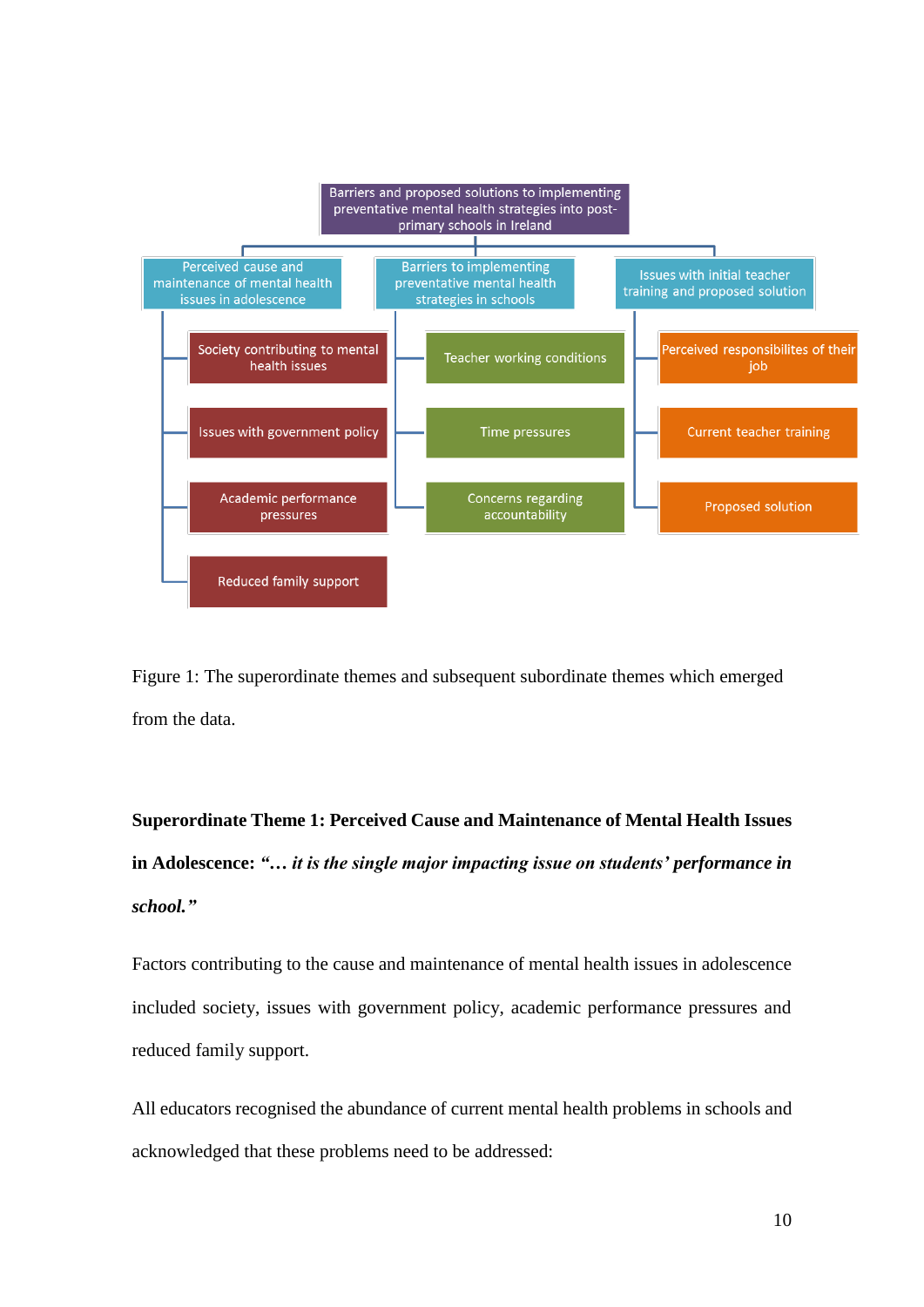*"Since becoming principal I'd say it is the single major impacting issue on students' performance in school... I mean we're not trained psychologists or counsellors… it's becoming… part of your work every day. If somebody has a problem... you have to suspend what you are doing to deal with that young person."* - Joan (Principal).

The above findings are consistent with previous literature suggesting that teachers do not receive adequate professional training (Froese-Germain & Reil, 2012). Educators agreed that issues originated and are proliferated by a variety of different layers of society and their reciprocal relationship with the adolescent, including society, government policy, families, communities and schools. Applying general strain theory (Hay, Meldrum & Mann, 2010) to this idea, the layers referred to by the educators could be considered as strains upon the adolescent, which may be contributing to or exacerbating poor mental health and emotional wellbeing. Consequently, schools are crucial in prevention, early identification and intervention of mental health issues (Kutcher et al., 2009).

*Society Contributing to Mental Health Issues: "When something happens in society, schools will fix it."*

Educators deemed societal issues as the cause of *mental health problems and they perceived pressure from society to repair this damage: "When something happens in society, schools will fix it"* (Joan, Principal).

The adolescent's inability to cope with stressors was believed to have an effect:

*"We're seeing a generation who have grown up differently and are less equipped for disappointment… it hits them harder." -* Joe (TTL).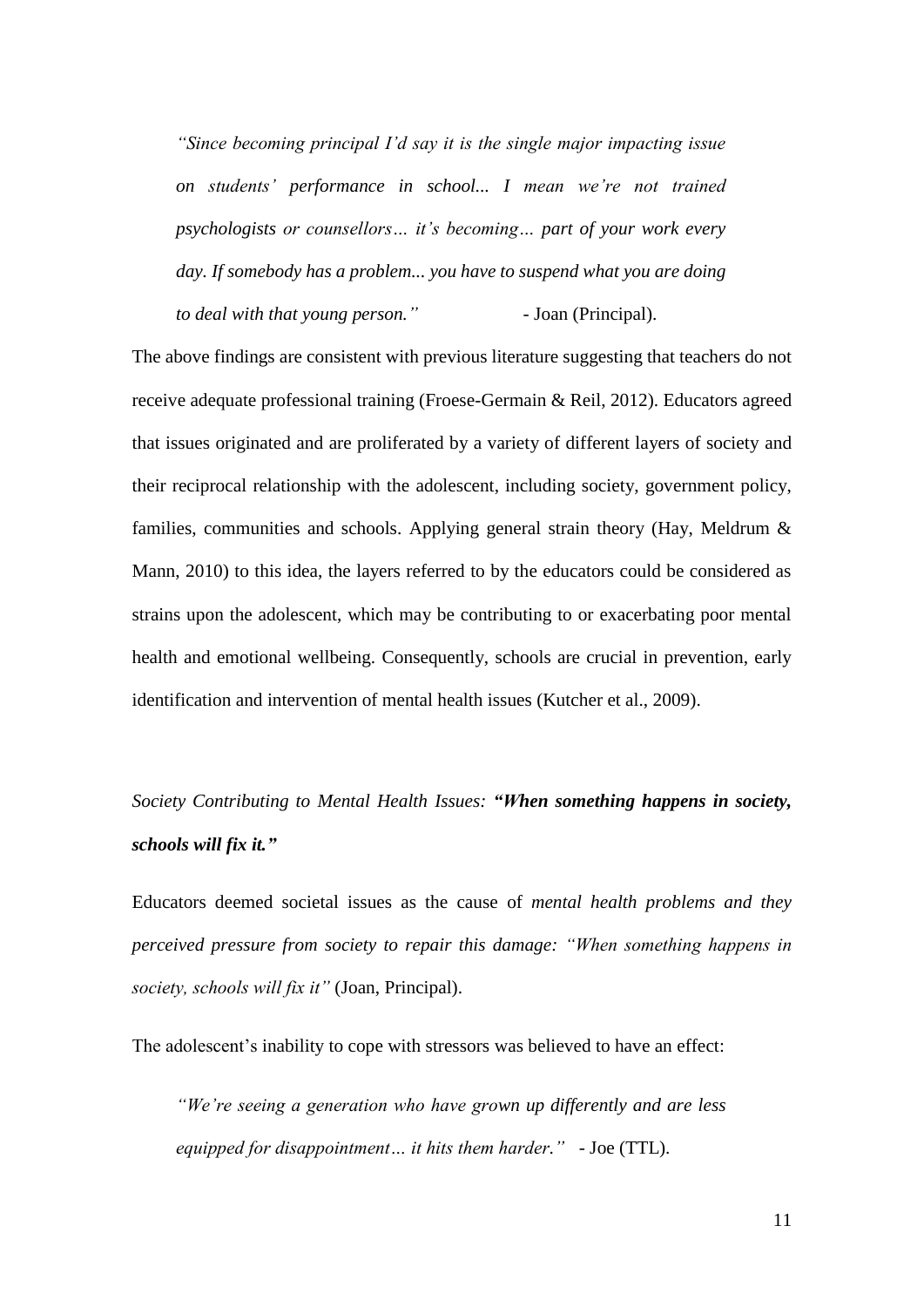The educators reported willingness to be involved in society-wide health promotion, but expressed frustration and anger that schools often adopt much responsibility for dealing with these issues:

*"Teachers are expected to do absolutely everything under the sun… we've kind of decimated our mental health services… it would be wrong to think that you could resolve what is a really huge societal problem in the classroom, given that every other support in the country have been pulled away."* - Liz (TTL).

These findings support a previous review of SPHE provision in schools in Ireland, which identified the possibility that societal concerns or experiences may contribute or exacerbate adolescent mental health issues (Department of Education and Skills, 2013; Hay et al., 2010). Therefore, teaching adolescents to recognise and cope with their physical and mental wellbeing is crucial to society-wide health promotion, and thus should be a society-wide responsibility.

# *Issues With Government Policy:* **"It's nothing to do with teaching… you are not even giving any time to the kids you just feel it's unproductive."**

The educators were disappointed and frustrated with the decline in government assistance, particularly the reduction or removal in guidance counsellor hours and the lack of statutory services available. Educators reported having to manage situations with no specialist input:

*"One of the most retrograde and insidious things that have happened in schools is the... downgrading of the counselling and guidance services...*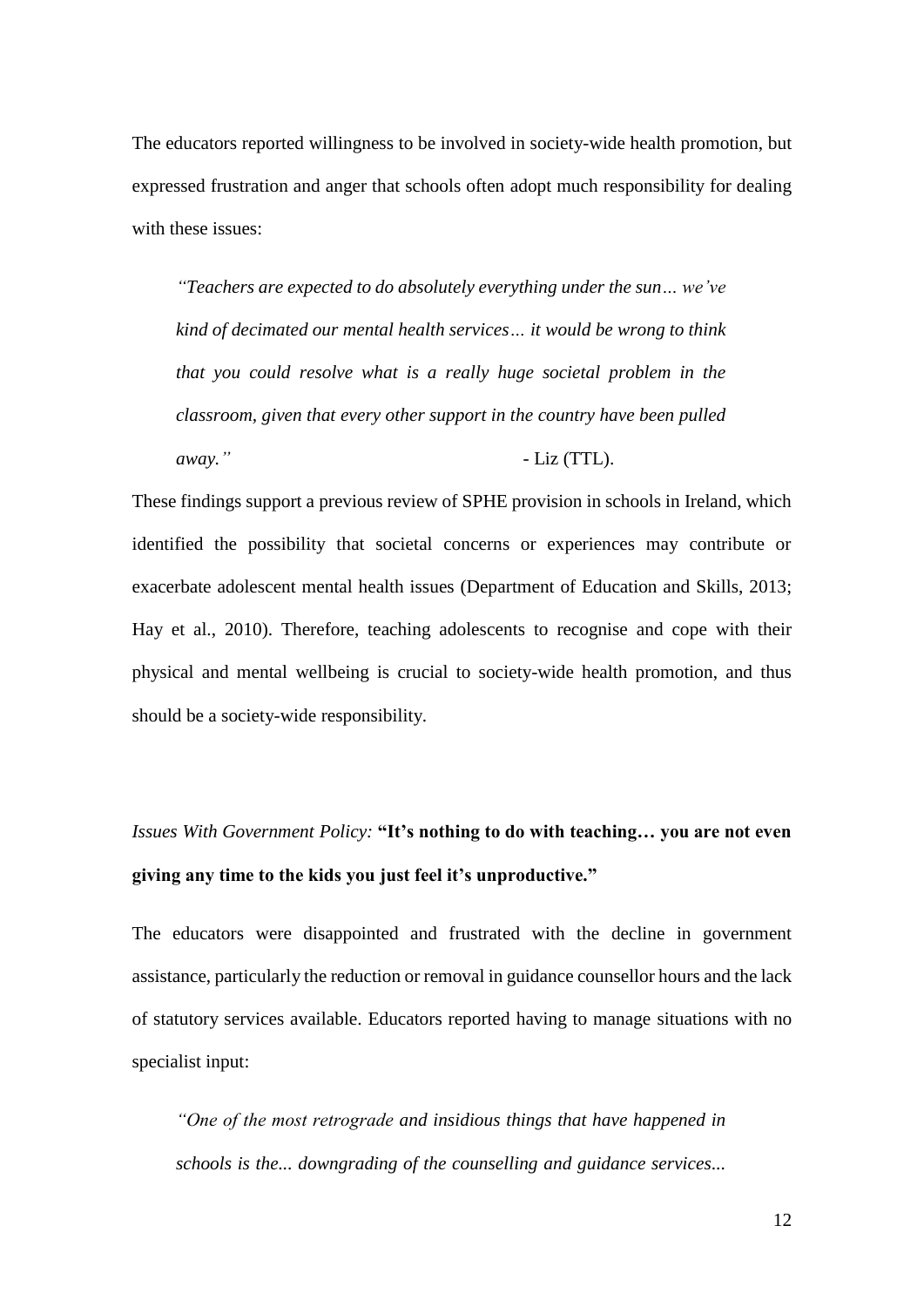*we've a school with 1033 pupils, the equivalent to a small village… to think that the counselling services are off radar, that's saying something fairly awful about us as a society.*" - Mark (Principal).

Thus, school staff report feeling vulnerable and abandoned, sometimes having to be proactive to ensure the safety of students:

*"We pay for a counsellor for some of our students… because we just see someone in crisis and they are not being seen."* - Kate (Principal).

This corresponds with previous findings that teachers were disillusioned by government and policy makers as they were not provided with the time or resources to make viable changes (Rothi et al., 2008). However, many of the withdrawn posts from 2012 were due to be restored in September 2017 (Department of Education and Skills, 2017). It is yet to be seen if this has improved the situations in schools.

## *Academic Performance Pressures: "Some of the exam students... crumble."*

Academic pressures which arise in schools can create or amplify mental health problems:

*"There is a really strong focus on exams in the Irish system and… it's hard not to pay attention to that. From the point of view of students, teachers and parents."* - Liz (TTL). *"Our education system is not enabling students to grow either emotionally* 

*or socially. They become very competitive."* - Sue (TTL).

*"Some of the exam students do change... they crumble." -* TFG.

As grade attainment and extra-curricular achievements are becoming increasingly important for academic progression and success (Hay et al., 2010), and therefore has an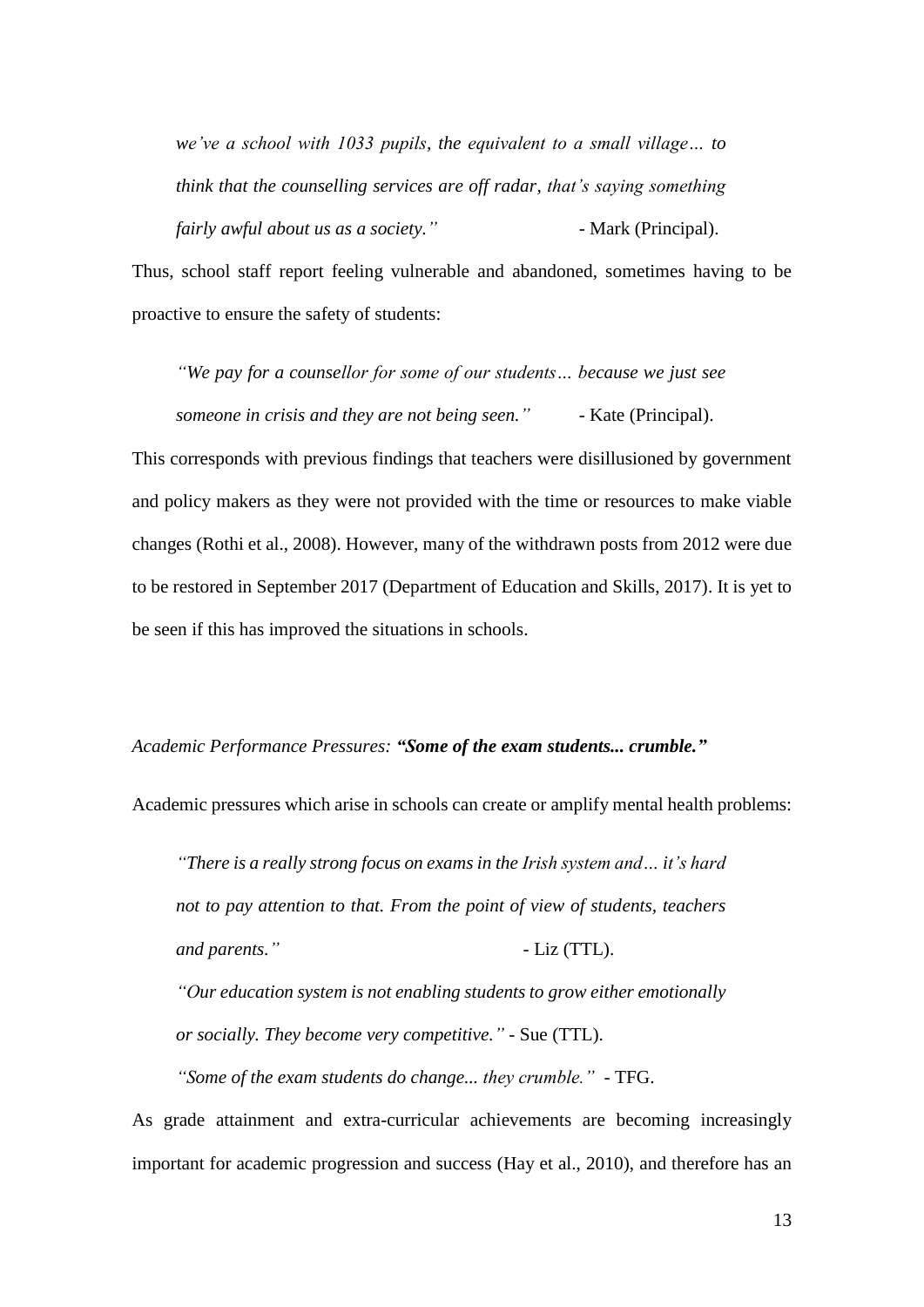impact upon adolescent mental health and wellbeing, it is imperative that the SPHE initiative (Department of Education and Skills) is maintained, improved, with also the possible addition of new initiatives. This is to facilitate and empower adolescents with the skills required to understand and monitor their own mental health and wellbeing, while also providing sources of contact for any adolescent who may be distressed.

#### *Reduced Family Support: "They don't have the family networks and family structures."*

Changing family structure was discussed as a cause and sustaining factor in the prevalence of mental health issues in Irish adolescents: *"They don't have the family networks and family structures."* (Sue, TTL). Some participants alluded to parents impeding their child's ability to learn from their mistakes, to build resilience, or to cope with failure:

*"Children have very little resilience and very little coping skills. Even if it's only for the simple things that they have forgotten their PE uniform... mum or dad... they'll come in with it, so that the child doesn't have… the consequences… being accountable, taking responsibility for what you can… not being afraid of consequences and learning from that."*

- Kate (Principal).

This example coincides with experiential learning theory (Kolb, 2015) as the child is learning from the adult that instead of taking responsibility for their actions or inactions, that their parent will address any issues for them. This may lead to adolescents having poorly development coping mechanisms and resilience, as they have not yet had the opportunity to learn from their experience of addressing issues independently.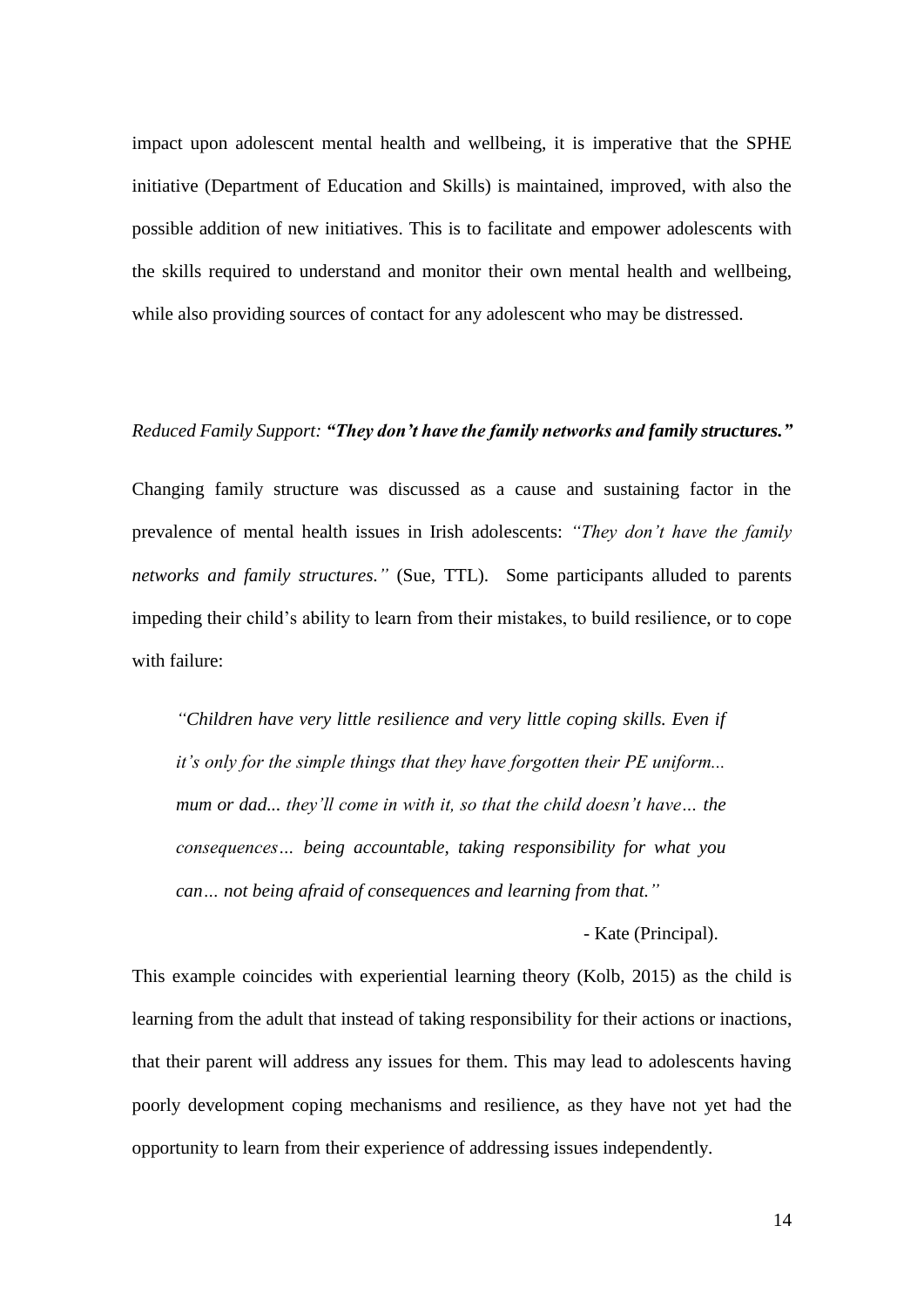The educator's socio-ecological perspective regarding the cause and maintenance of mental health issues concurs with the World Health Organisation (2013) opinion. It advocates the responsibility of mental health promotion, protection and recovery to individuals, their communities (including schools) and society, proposing that mental wellbeing should be embedded in all aspects of human interaction. While all educators acknowledged their role in this wider collective responsibility of mental wellbeing, the burden of expectations that the educators experience from every facet of society frustrated and disappointed them.

# **Superordinate Theme 2: Barriers to Implementing Preventative Mental Health Strategies in Schools:** *"The government… develop these initiatives as a knee jerk reaction… suicide rates have gone up, so we put a programme into schools."*

Factors contributing to the barriers to implementing preventative mental health strategies in schools included teacher working conditions, time pressures and concerns regarding accountability.

The educators acknowledged the initiatives available to schools however, many believed that these initiatives were reactive responses to mental health issues rather than proactive health promotion, which resonances previous findings (Humphrey et al., 2010):

*"There are so many initiatives… many strategies in place at the minute."* - Mark (Principal).

*"Sometimes the government… develop these initiatives as a knee jerk reaction… suicide rates have gone up, so we put a programme into schools."* - Joan (Principal).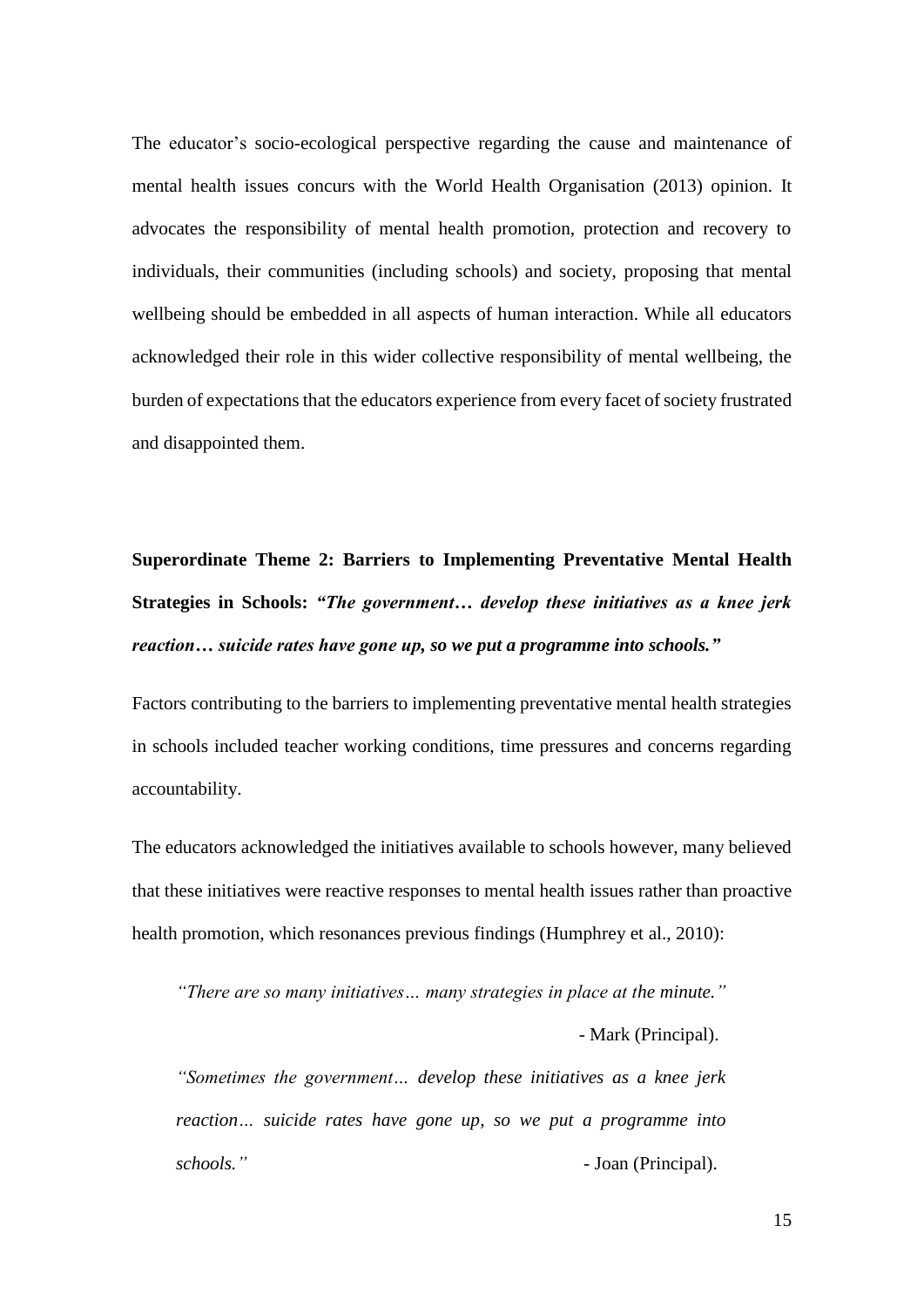*"Sometimes we operate in fire brigade tactics… we're up there in the danger… rather than actually back down here… making sure that the people downstream are ok and… they are not getting to crisis stage."* - Kate (Principal).

*Teacher Working Conditions: "There is a lot of negativity in our staff at the minute."*

Supporting previous literature (Humphrey et al., 2010), cynicism was cited as a barrier for trained teachers to delivering mental health initiatives as part of CPD to their colleagues:

*"I wouldn't blame a lot of teachers getting cynical… here's the latest initiative now, this month, I wonder what we'll have next month?"*

- Mark (Principal).

*"I know they are not… going to be comfortable enough giving it…"*

- Ed (Principal).

This was corroborated by the TFG who acknowledged an uninviting atmosphere for delivery of these initiatives to their colleagues: *"There is a lot of negativity in our staff at the minute…you're actually frowned upon by doing anything extra like that…"* (TFG). This supports previous research by Kidger et al. (2010), as teachers who perceived disinterest in emotional wellbeing work from colleagues were reluctant to engage with it.

*Time Pressures: "There's never time… allocated for the staff to sit down and say well this is what I've learnt and… pass on the information."*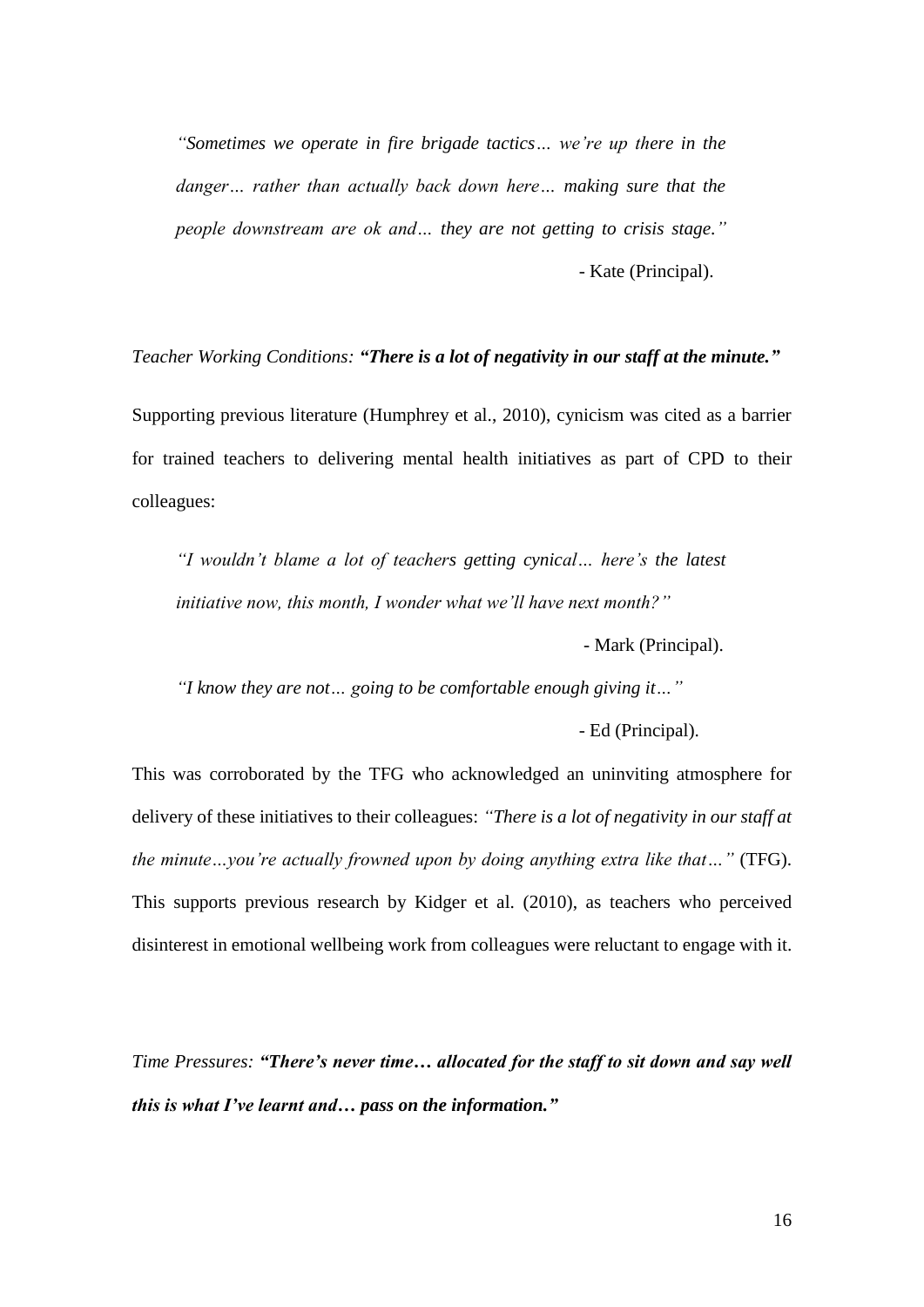Time constraints were highlighted by educators to be the foremost obstacle to implementation of mental health initiatives: *"Training days, there's never time… allocated for the staff to sit down and say well this is what I've learnt… pass on the information."* (TFG). One principal noted the dilemma of selecting the most valuable initiative to the individual school:

*"If it's done it will be… at a cost to something else… all the initiatives are very worthy… they merit implementation, but we are not good at giving schools the tools… either physical resources or personnel resources or the most valuable of all the time resource to implement... everything bogs down at the implementation gap.*" - Mark (Principal).

Teachers highlighted if a student approaches them it can difficult to find time to accommodate them and were afraid to tell the student to return at a more suitable time: *"When I was speaking to the student it was in my own personal time. I had to do it after class… they might feel that they are pushed away."* (TFG). The TFG emphasised that often those who have extra responsibilities such as year head, tutor, or guidance counsellors were not assigned extra time to perform these duties and their own time must be used:

*"They don't really get the time to go and actually deal with them… it's… in their own free time. Which people don't really have… and they (the students) are losing out… the guidance counsellor is fully… booked up."*

Nonetheless, one TTL insisted that all school staff should always have time for students in distress and that using time to address issues may have long-term benefits: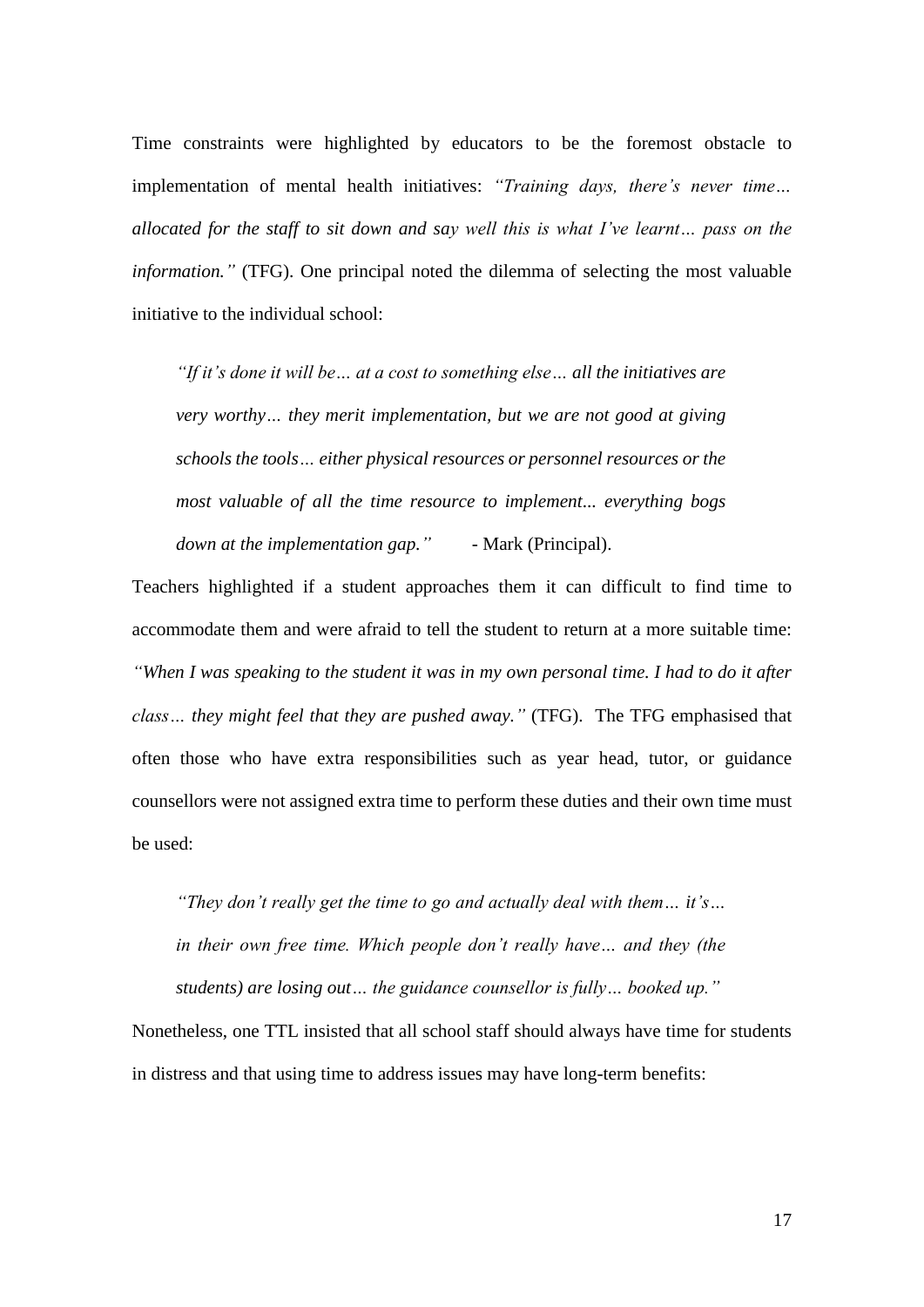*"You always have the time… if you enter teaching for the right reasons then you would never not have the time to deal with something serious… by dealing with mental health issues they may actually be ultimately reducing their workload. They might have happier students, less classroom*  management issues."  $-$  Joe (TTL).

These findings could be related to previous literature highlighting the reduction in support and resources available to educators and in schools (Cradden, 2014; McLaughlin, 2015), and possibly an increase in stress for educators.

# *Concerns Regarding Accountability: "I can't let this go because... I don't know what is going to happen."*

Accountability was a identified as a barrier to the implementation of mental health strategies in schools. Most principals believed their teachers were open to attending to student mental health issues: *"In this school… they don't have a problem with it… they'll talk the child down, they'd reassure them, they'd pass it on."* (Kate, Principal). Whereas the TFG reported feeling nervous when approached for support even when they had assured students of their availability:

*"The end of the class… a girl approached me. I nearly dropped…she asked me something… you can get yourself into a situation where you are not comfortable."* - TFG.

One teacher discussed an incident where a student confided in them but there was no specialist available for a week. Similar to Mazzer and Rickwood (2015), the responsibility of feeling accountable for this student's wellbeing was distressing: *"I can't let this go*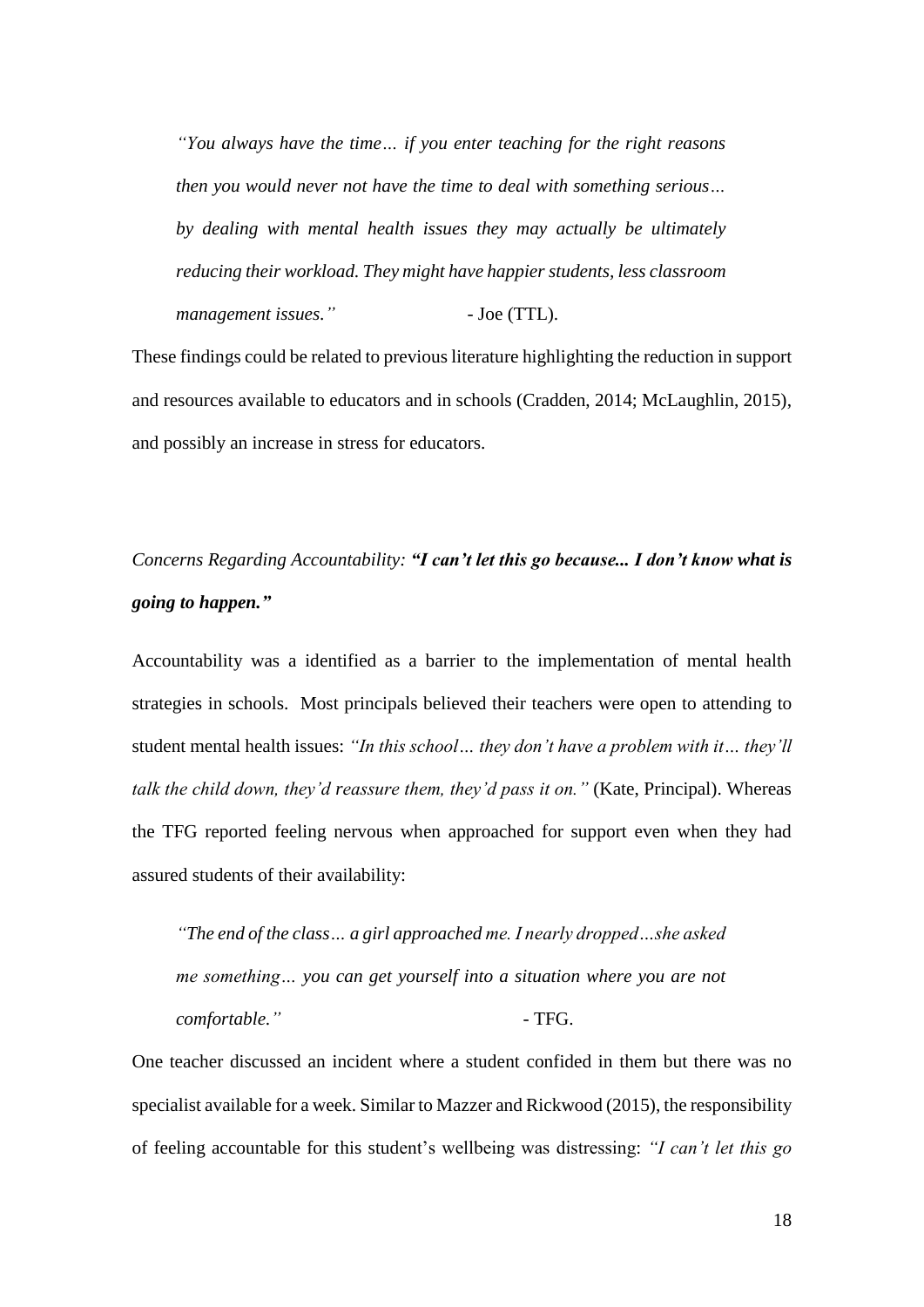*because... I don't know what is going to happen or how someone is going to react."* (TFG).

Several principals recognised the volume of work involved in a student disclosure and staff member's hesitation to be involved, however, believed it could be within a teacher's scope to deliver low level interventions or workshops:

*"I can understand if there's a number of them that are afraid… its easier not to hear things anymore… there is so much work involved now with reporting… it could be developed."* - Ed (Principal).

However, other principals inferred that teachers should not be responsible for teaching these skills: *"It shouldn't just be the school… that have to do that… teachers are teachers… that's not what they got into teaching to do."* (Joan, Principal).

Educators agreed that teachers should create an open and safe learning environment where students feel comfortable disclosing issues to them but that a teacher should not manage the student without specific training:

*"Teachers should be… skilled in being able to listen but also know boundaries… they are not therapists… they have the skills of knowing what they need to take further… knowing where that boundary is."*

- Cynthia (TTL).

Therefore, although many principals and TTLs were confident in teachers' awareness of their student's needs, the teachers themselves were worried about the responsibility involved with disclosure.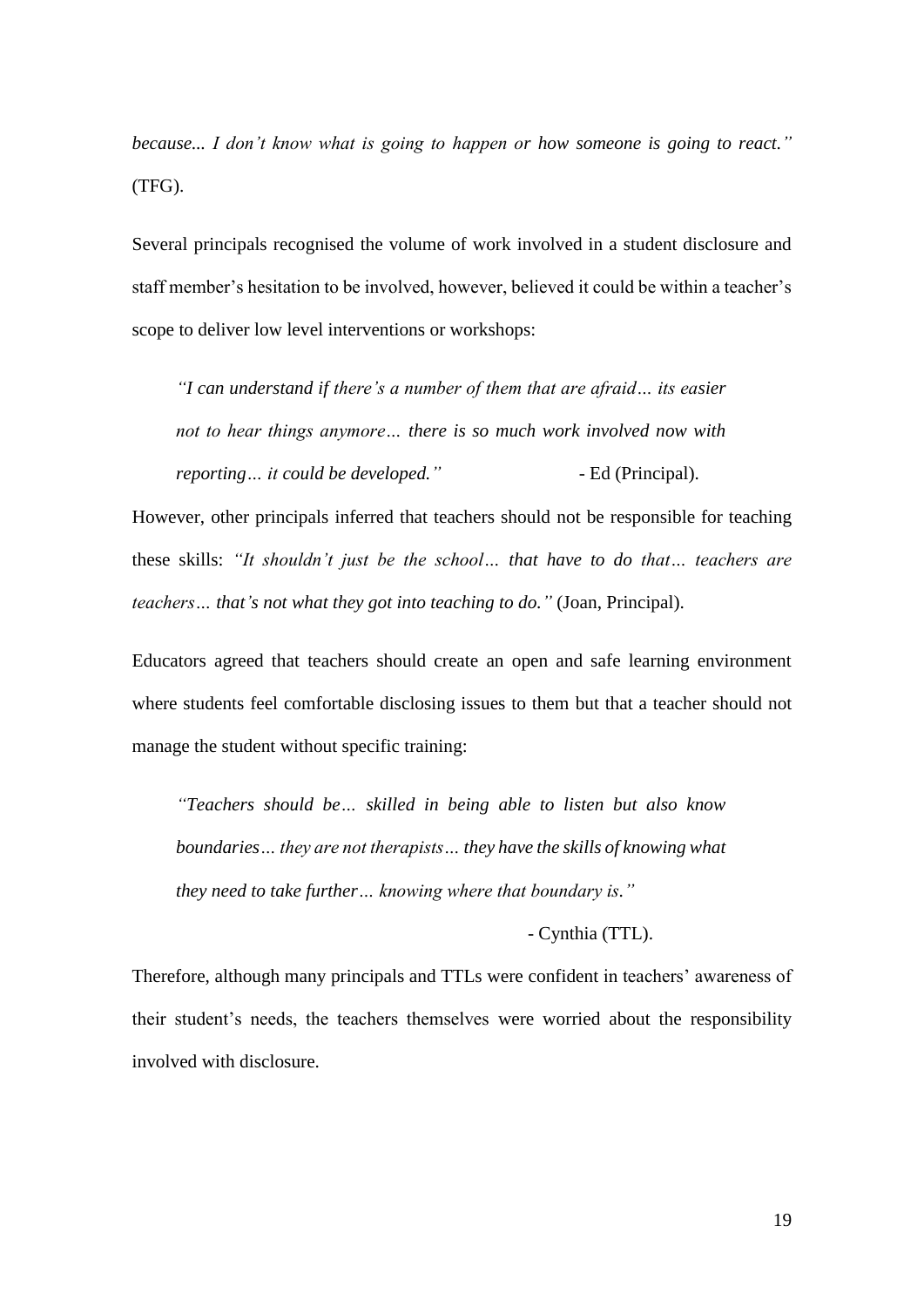# **Superordinate Theme 3: Issues with Initial Teacher Training and Proposed Solution:** *"The role of the teacher is changing, it's not like it was years ago."*

Factors contributing to issues with ITT and the proposed solutions included perceived responsibilities of their job, current ITT and proposed solutions.

The evolving role of a teacher was acknowledged by educators who alluded to teacher's current responsibilities in contrast to their original teacher training: *"The role of the teacher is changing, it's not like it was years ago… you walked into the classroom and you walked out of the classroom."* (TFG).

The educators further discussed what role teachers have in relation to their students' emotional or mental health issues considering their perceived responsibilities of the job and specific training afforded, supporting previous recommendations to incorporate mental health training into the Postgraduate Certificate in Education curriculum (Bostock et al., 2011).

# *Perceived Responsibilities of the Job: "They don't realise that they could have a huge contribution to… their emotional and mental health."*

The debate as to whether teachers should be able to recognise or intervene with their students' mental health issues was a contentious issue. Most educators believed teachers have responsibilities to support students: *"I think everybody is… the whole community of a school is."* (TFG) and *"Every teacher should be equipped to deal with that one scenario where a person might really need help or someone to talk to."* (Joe, TTL).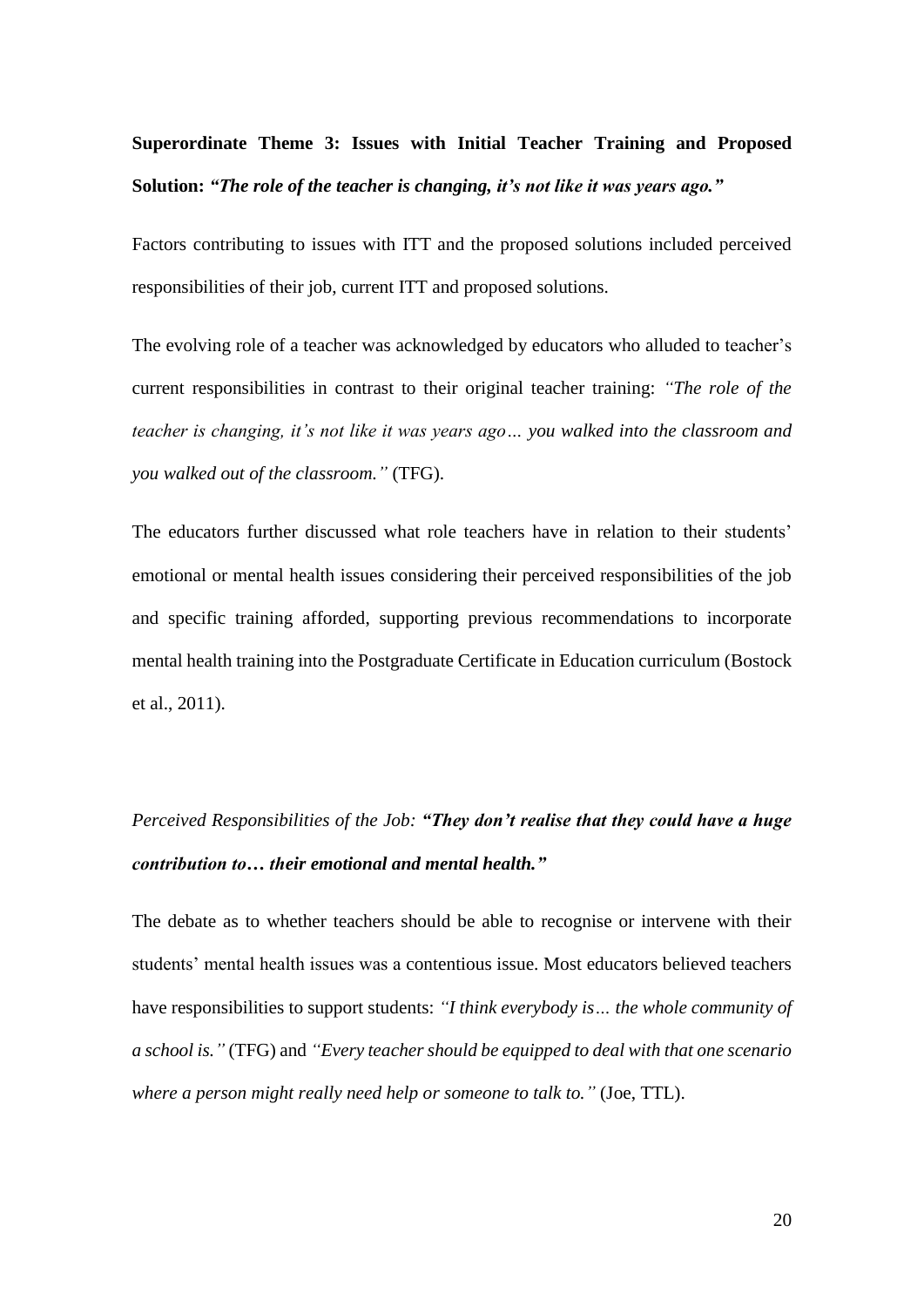Coinciding with research by Askell-Williams and Cefai (2014), most of the TFG agreed that they: *"Would like for students to come to me. I'd hope that if there was a student that was in distress... that they would."* (TFG).

However, not all educators agreed that teachers should be able to recognise a student with mental health issues, which is similar to findings from research by Fraser (2010):

*"There is no way they should be able to… even noticing someone is unwell can be easy or hard… being able to identify triggers… that can't fall within the job of a teacher… we are not qualified to do that."* 

- Liz (TTL).

However, principals highlighted that teachers were often unaware of the positive effect they can have on their students:

*"Sometimes, teachers… don't give themselves the clap on the back for the amount of confidence they can build and the amount of rapport they can build with students.*" - Kate (Principal). *"Whatever subject it is, they feel that that's their contribution to this child's life… they don't realise that they could have a huge contribution to… their emotional and mental health… the kids really look up to them."*

- Ed (Principal).

One TTL highlighted that if teachers believe mental health promotion was outside their remit and they did not receive any grounding in it during teacher training then: "*They won't be seeking out continued professional development relevant to mental health."* (Cynthia, TTL). This supports Rothi et al. (2008) findings that some teachers were averse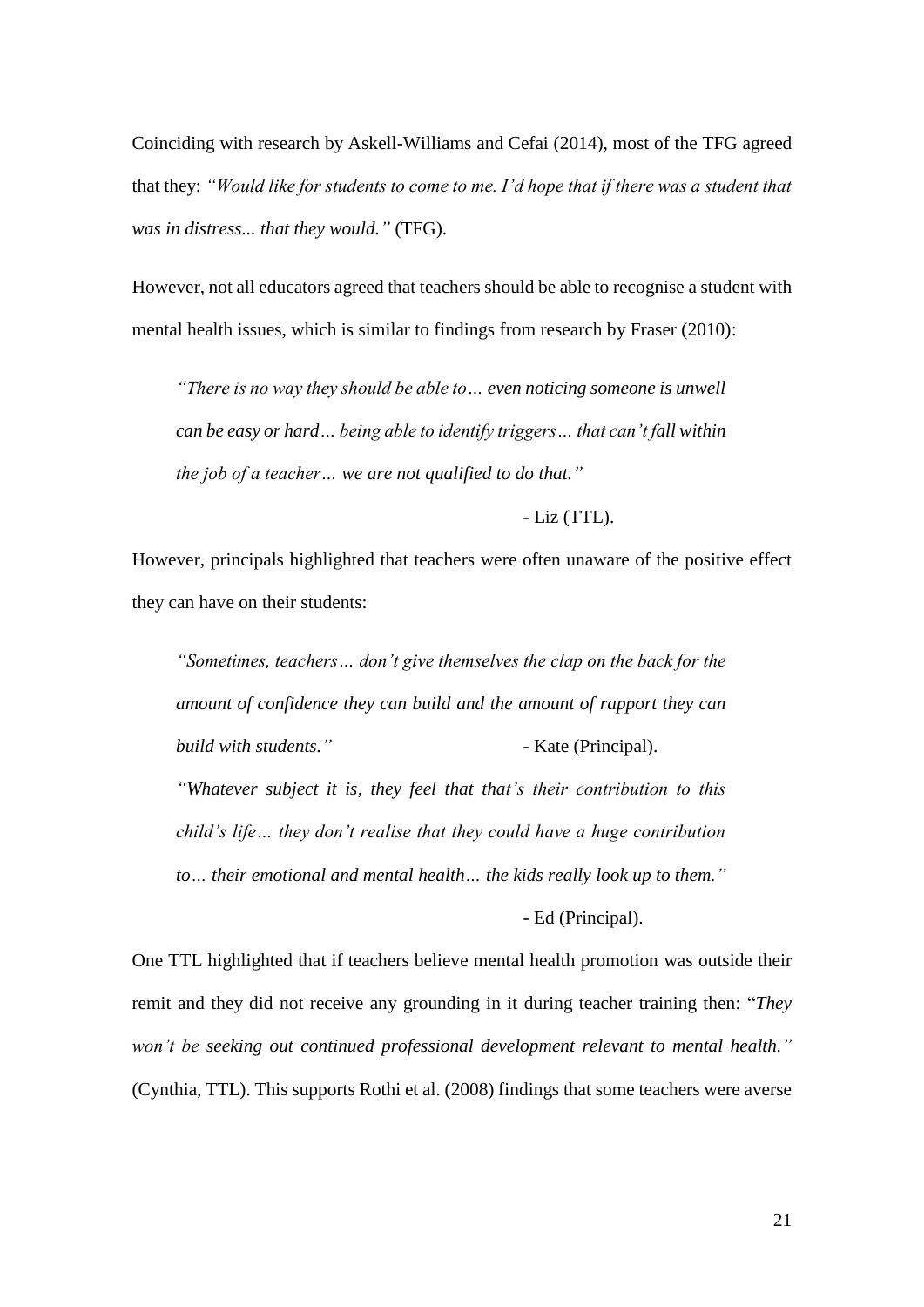to initiatives as they believed that mental or emotional health training caused confusion regarding the role and function of teachers.

Lending support for previous research findings, the educators have highlighted the importance of training so that educators feel equipped and supported in relation to addressing adolescent mental health issues as otherwise educators are hesitant to engage in this (Kidger et al., 2010), but also the importance of having this responsibility included in teacher training from the offset (Bostock et al., 2011).

# *Current Teacher Training: "Unless it happens in initial teacher education it's not really going to happen properly."*

Many TTLs acknowledged that their student teachers did not undertake any training in student mental health promotion, recognition or pathways to proceed other than to direct it to a year head or tutor: *"We do not have so much on their students' mental health…"* (Sue, TTL) and *"At the moment we don't really address it specifically…"* (Joe, TTL).

However, one TTL insisted their students received training in this area, which supports recommendations by Bostock et al. (2011):

*"They would get specific inputs particularly… mental health of youth and wellbeing… barriers and enablers to mental health… they would get more… in terms of recognising difficulties and pathways to support…"*

- Cynthia (TTL).

Skills taught included: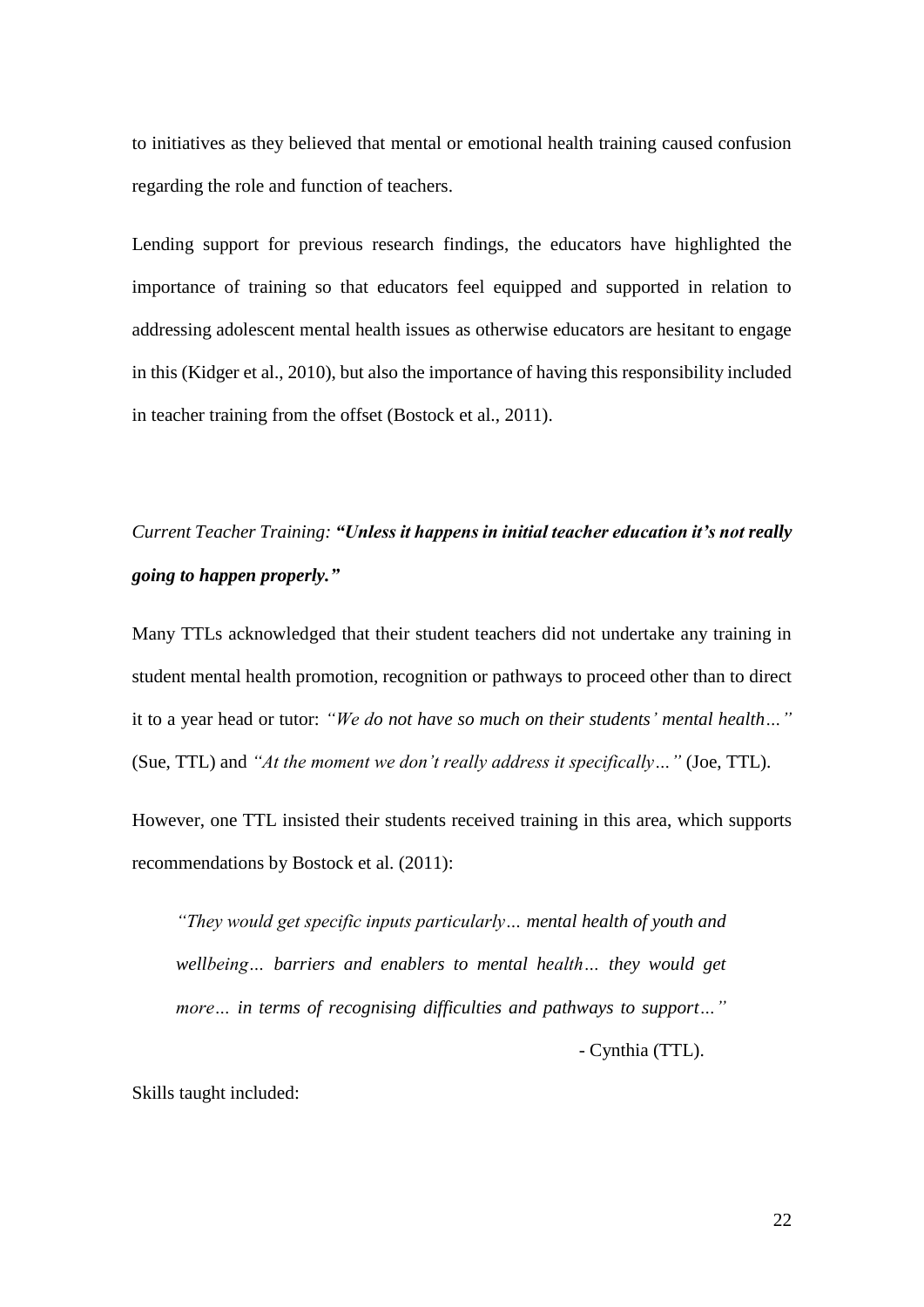*"Basic listening, non-judgemental skills… identify resources... who they talk to... in terms of signposting…"* - Cynthia (TTL).

Supporting Trudgen and Lawn (2011) findings that teachers' recognition of issues was subjective and without any formal knowledge or training the TFG admitted they were bereft of this input during ITT. However, the TFG were in favour of student mental health being addressed within the Professional Masters of Education:

*"I think it would be good… the masters of education now having a module on it… you'd be learning yourself… it's mutually enriching for both (TTL and student*).*"*

The TFG also suggested that addressing this in ITT would be constructive especially with the course protraction recently:

*"Unless it happens in initial teacher education it's not really going to happen properly… it has to be embedded... in a formal way in… programmes. So the Professional Masters of Education is a good opportunity."*

### *Proposed Solution: "How would you deal with this situation… not just theoretical."*

All of the principals were cautiously in favour of a module being introduced within ITT as they did not want the burden of expectation and feared being abandoned further by services:

*"There's a partial responsibility… there's an onus on all of us… I would*  like to see that included but... not because... it is seen as the role of the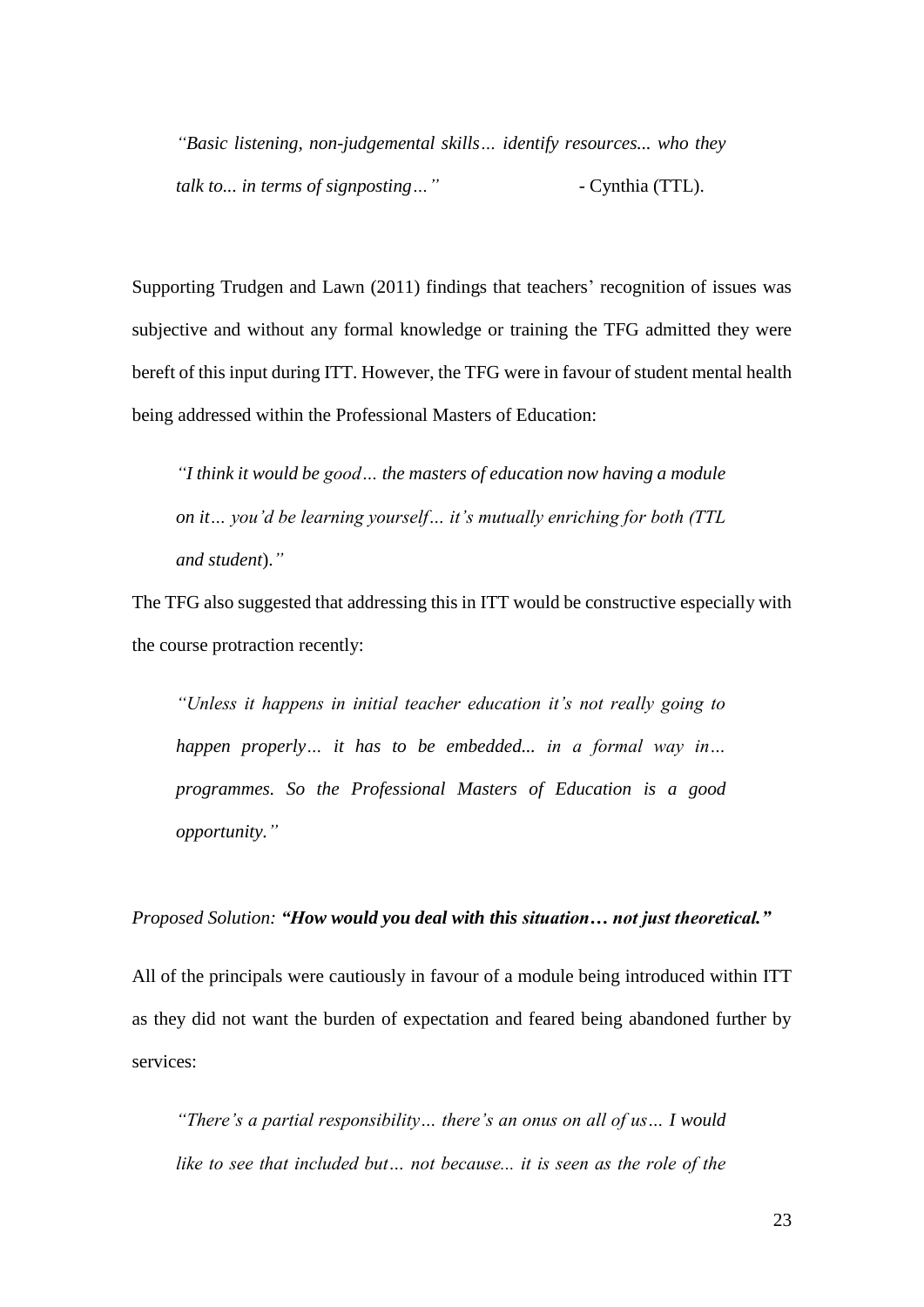*teacher to do this, it's just an add on that will help you if you find yourself in this situation… I would hate to think it's going to be another thing that is lobbed on top of the teacher.*" - Kate (Principal).

For effective implementation, educators deemed it crucial that materials are delivered in a specific way. The TFG and TTLs suggested the introduction of a practical, rather than an academic module would be more beneficial: *"A module, not a lecture on it... real life… how would you deal with this situation… not just theoretical."* (TFG) and *"There's lectures input around that… there's group discussion and small role plays… in relation to that."* (Cynthia, TTL). However, educators were adamant that if a teacher was to confront these issues in schools, significant adjustments are necessary:

*"If they want… societal issues to be addressed in schools they will to have to configure the school day a little bit different… time away from academia.*" - **Mark** (Principal).

### **Implications and Future Recommendations**

The current study enhances previous research in other countries in relation to teacher's perceptions by adding another layer of understanding of principals and TTLs attitudes and beliefs. The findings of the current study imply that perhaps the current structure where teachers attend training courses and are expected to deliver the content to their colleagues on their return is not functioning to its full potential. Many educators cited time restrictions, cynicism or disinterest from other staff members being a barrier to this. Perhaps the Department of Education could introduce and evaluate a pilot module delivering the current initiatives they have devised in teacher training rather than for continued professional development, as that model of learning did not seem to be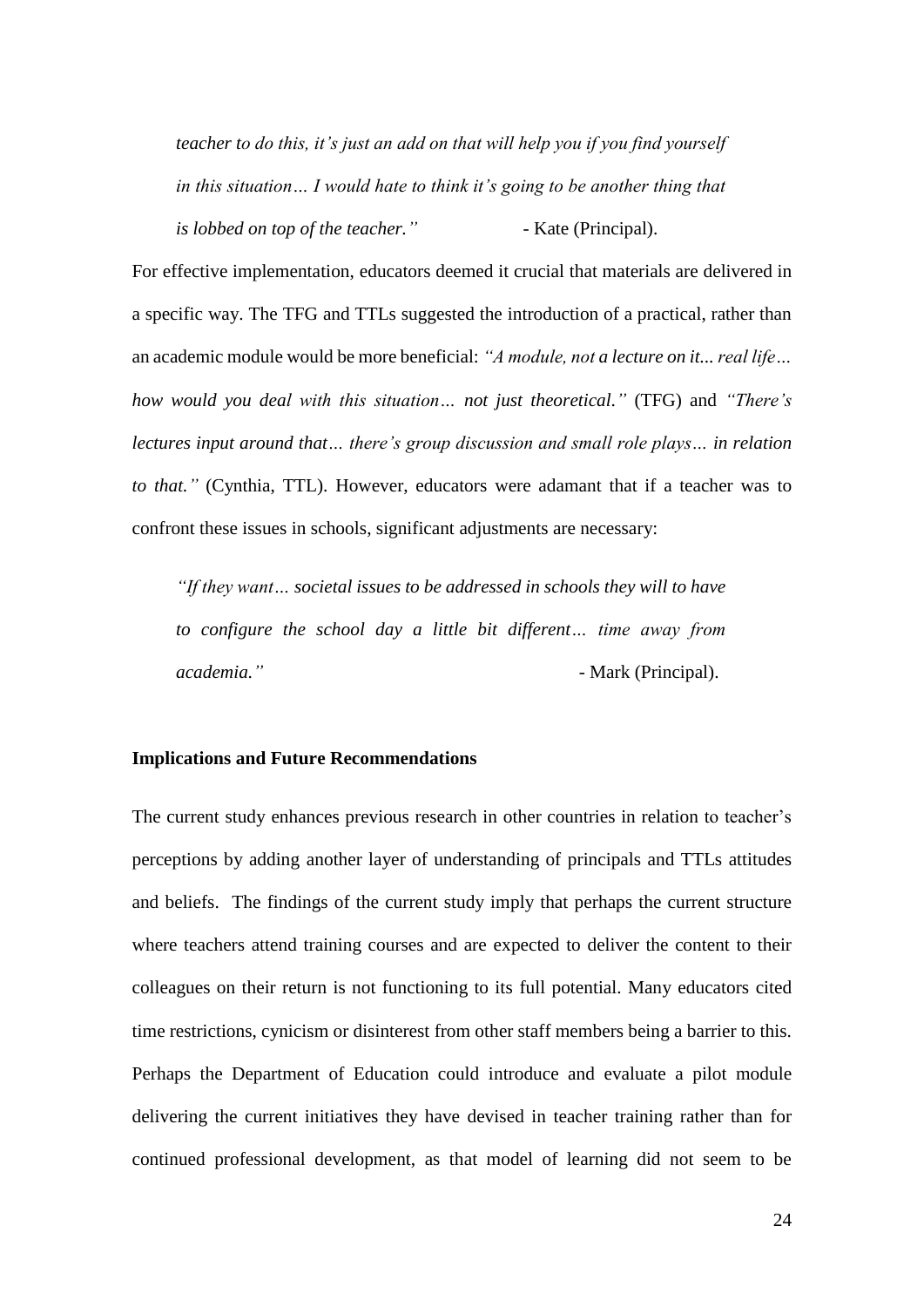effective for the participants of the current study. Should training continue without change, specific time needs to be allocated for teachers to deliver this information to their colleagues.

The current study also suggested that schools feel overwhelmed with increased responsibilities of adolescent metal health coupled with the reduction of specialist staff available both within schools and the external statutory services. Therefore, reinstatement of the specialist services trained in emotional and mental health to schools should reduce the stress on teachers and principals and hopefully improve the long-term wellbeing of the students.

### **Strengths and Limitations**

The purposive sampling method may have led to selection bias in the current study, however, a wide geographical spread of participants were invited and subsequently participated in the study. Consequently, the sample was reasonably diverse in terms of a qualitative study in Ireland. Although the focus group was smaller than intended, it is believed that data saturation was reached as no new themes or codes emerged (Guest, Bunce & Johnson, 2006).

### **Conclusions**

The current study is the first of its kind to interview teachers, principals and TTLs of teacher training programmes in Ireland/Northern Ireland, around issues relating to the mental health (including barriers and solutions) of adolescents in Ireland. Key findings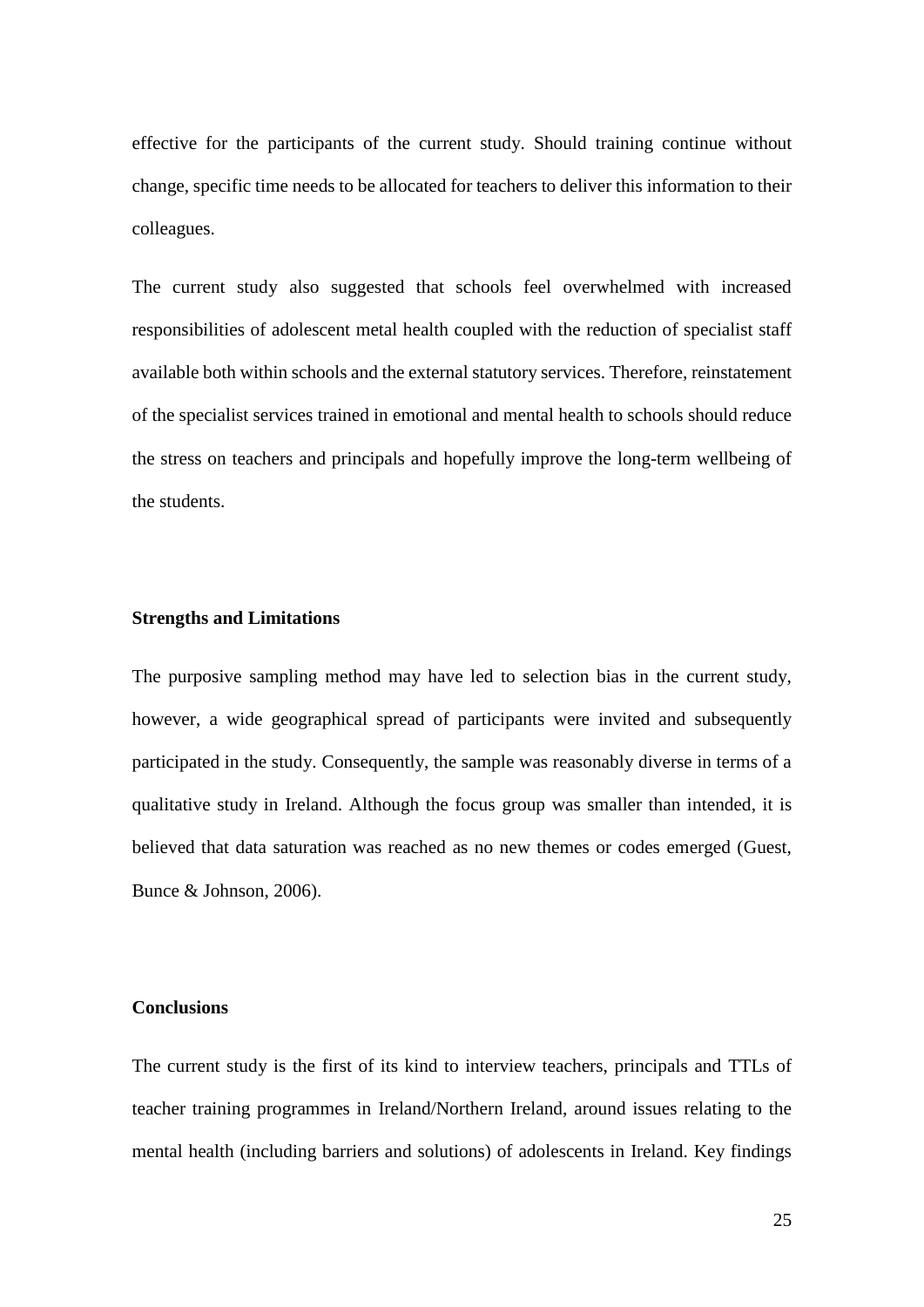emerged in this study indicating that the educators believe that the development and maintenance of mental health issues in adolescence is multi-factorial and therefore requires a wider systemic approach to addressing the issue, including society, community and family in addition to school. Teachers feel anxious, ill-equipped and poorly resourced in terms of time to cope with mental health issues as they arise, daily, in school. The teachers themselves proposed a solution and suggested that the introduction of a module into ITT would be beneficial. However, some educators are also cautious about this due to concerns relating to imposed accountability and responsibility, in addition to their teaching roles. Hence a well-governed and balanced approach is required.

## **References**

- Askell-Williams, H. & Cefai, C. (2014). Australian and Maltese teachers' perspectives about their capabilities for mental health promotion in school settings. *Teaching and Teacher Education, 40,* 61-72. doi:https://doi.org/10.1016/j.tate.2014.02.003
- Bostock, J. A., Kitt, R. & Kitt, C. (2011). Why wait until qualified?: The benefits and experiences of undergoing mental health awareness training for PGCE students. *Pastoral Care in Education, 29*(2), 103-115. doi:http://dx.doi.org/10.1080/02643944.2011.573494
- Cannon, M., Coughlan, H., Clarke, M. et al. (2013). *The mental health of young people in Ireland: A report of the psychiatric epidemiology research across the lifespan (PERL) group*. Dublin, Ireland: Royal College of Surgeons in Ireland. Retrieved from http://epubs.rcsi.ie/psychrep/1/
- Cradden, J. (2014, January 7). Special needs education in mainstream schools. *The Irish Times: Health and Family Supplement*. Retrieved from http://www.johncradden.ie/2014/01/07/special-needs-education-in-mainstreamschools/
- Denzin, N. K. (1978). *Sociological methods*. New York, US: McGraw-Hill.
- Department of Education and Skills (2013). *Looking at social, personal and health education: Teaching and learning in post-primary schools*. Dublin, Ireland: Evaluation Support Research Unit. Retrieved from https://www.education.ie/en/Publications/Inspection-Reports-Publications/Evaluation-Reports-Guidelines/Looking-at-Social-Personal-and-Health-Education-Teaching-and-Learning-in-Post-Primary-Schools.pdf
- Department of Education and Skills (2017). *Community and comprehensive schools: Approved allocation of teaching posts 2017/18 school year (Circular 0011/2017).* Retrieved from http://www.education.ie/en/Circulars-and-Forms/Active-Circulars/cl0011\_2017.pdf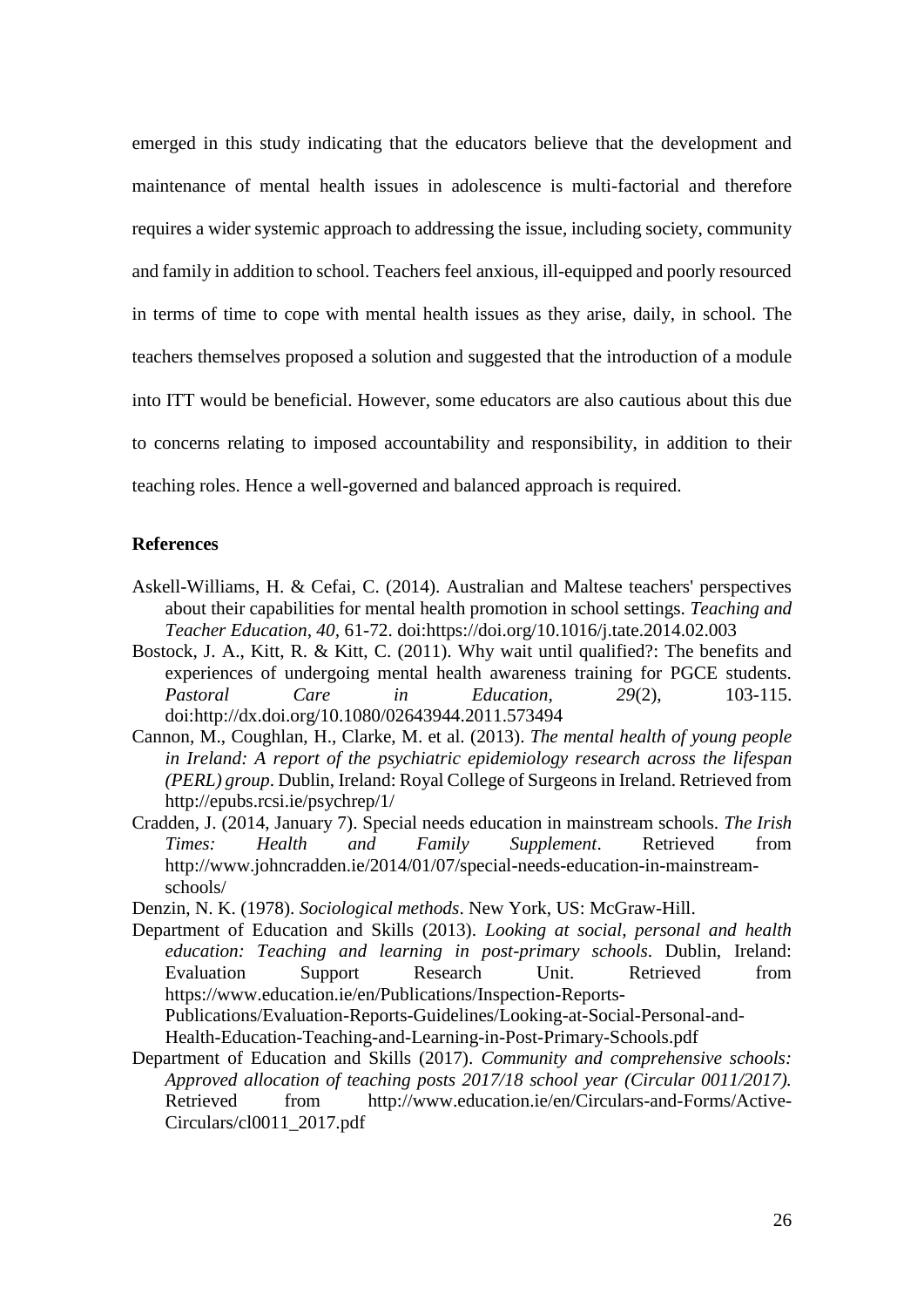- Department for Education and Skills. (2001). *Good practice guidelines for learning mentors*. London: DfES. Retrieved from http://webarchive.nationalarchives.gov.uk/20130403153615/https://www.education .gov.uk/publications/eOrderingDownload/LEARNINGMENTOMIG1089.pdf
- Durlak, J. A., Weissberg, R. P., Dymnicki, A. B. et al. (2011). The impact of enhancing students' social and emotional learning: a meta-analysis of school-based universal interventions. *Child Development, 82*(1), 405–432. doi:10.1111/j.1467- 8624.2010.01564.x
- Fraser, L. (2010). Early identification of students with support needs in mental health. *Procedia* - *Social and Behavioral Sciences, 5,* 277–281. doi:https://dpo.org/10.1016/j.sbspro.2010.07.088
- Froese-Germain, B. & Riel, R. (2012). *Understanding teachers' perspectives on student mental health: Findings from a national survey.* Ontario, Canada: Canadian Teachers' Federation. Retrieved from http://files.eric.ed.gov/fulltext/ED544259.pdf
- Guest, G., Bunce, A. & Johnson, L. (2006). How many interviews are enough? An experiment with data saturation and variability*. Field Methods, 18*(1), 59-82. doi:10.1177/1525822X05279903
- Hay, C., Meldrum, R. & Mann, K. (2010). Traditional bullying, cyber bullying, and deviance: A general strain approach. *Journal of Contemporary Criminal Justice, 26*(2), 130-147. doi:10.1177/1043986209359557
- Humphrey, N., Lendrum, A. & Wigelsworth, M. (2010). *Social and emotional aspects of learning (SEAL) programme in secondary schools: National evaluation (Research Report DFE-RR049).* Manchester, UK: School of Education, University of Manchester. Retrieved from http://dera.ioe.ac.uk/11567/1/DFE-RR049.pdf
- Kessler, R. C., Berglund, P., Demler, O. et al. (2005). Lifetime prevalence and age-ofonset distributions of DSM-IV disorders in the national comorbidity survey replication. *Archives of General Psychiatry, 62*(6), 593-602. doi:10.1001/archpsyc.62.6.593
- Kidger, J., Gunnell, D., Biddle, L. et al. (2010). Part and parcel of teaching? Secondary school staff's views on supporting student emotional health and well-being. *British Educational Research Journal, 36*(6), 919-935. doi:10.1080/01411920903249308
- Kolb, D. A. (2015). *Experiential learning: Experience as the source of learning and development* (2<sup>nd</sup> ed). New Jersey, US: Pearson Education, Inc.
- Kutcher, S., Venn, D. & Szumilas, M. (2009). Mental health: The next frontier of health education. *Education Canada, 49*(2), 44-45. Retrieved from https://www.edcan.ca/wp-content/uploads/EdCan-2009-v49-n2-Kutcher.pdf
- Layard, R., Clark, A. E., Cornaglia, F. et al. (2014). What predicts a successful life? A life-course model of well-being. *The Economic Journal, 124*(580), 720-738. doi:10.1111/ecoj.12170
- Mazzer, K. R. & Rickwood, D. J. (2015). Teachers' role breadth and perceived efficacy in supporting student mental health. *Advances in School Mental Health Promotion, 8*(1), 29-41. doi:http://dx.doi.org/10.1080/1754730X.2014.978119
- McLaughlin, B. (2015). *IGC 2016 pre-budget submission to the minister for education and skills*. Dublin: Institute of Guidance Counsellors. Retrieved from http://www.igc.ie/Events\_Publications/IGC-Press-Releases/IGC-2016- PRE~BUDGET-SUBMISSION-TO-THE-MINISTER-FOR-EDUCATION-&- SKILLS